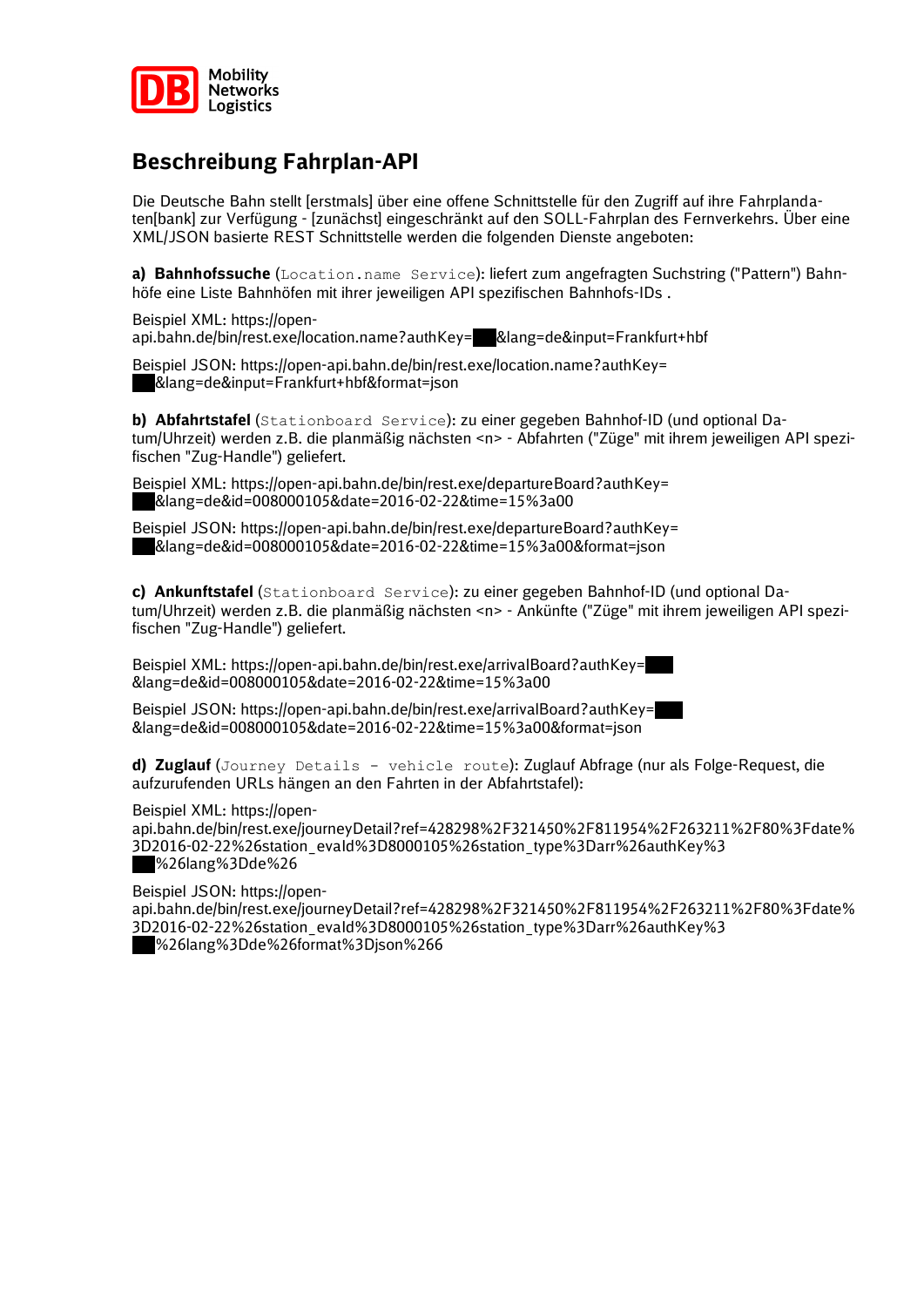



**DB Vertrieb GmbH**

# REST Fahrplan-API **Version BETA**

Filename: Fpl-API-Doku-Open-Data-BETA-0\_81.docx

Dokument-Version: 1.3\_5

Anzahl Seiten: 23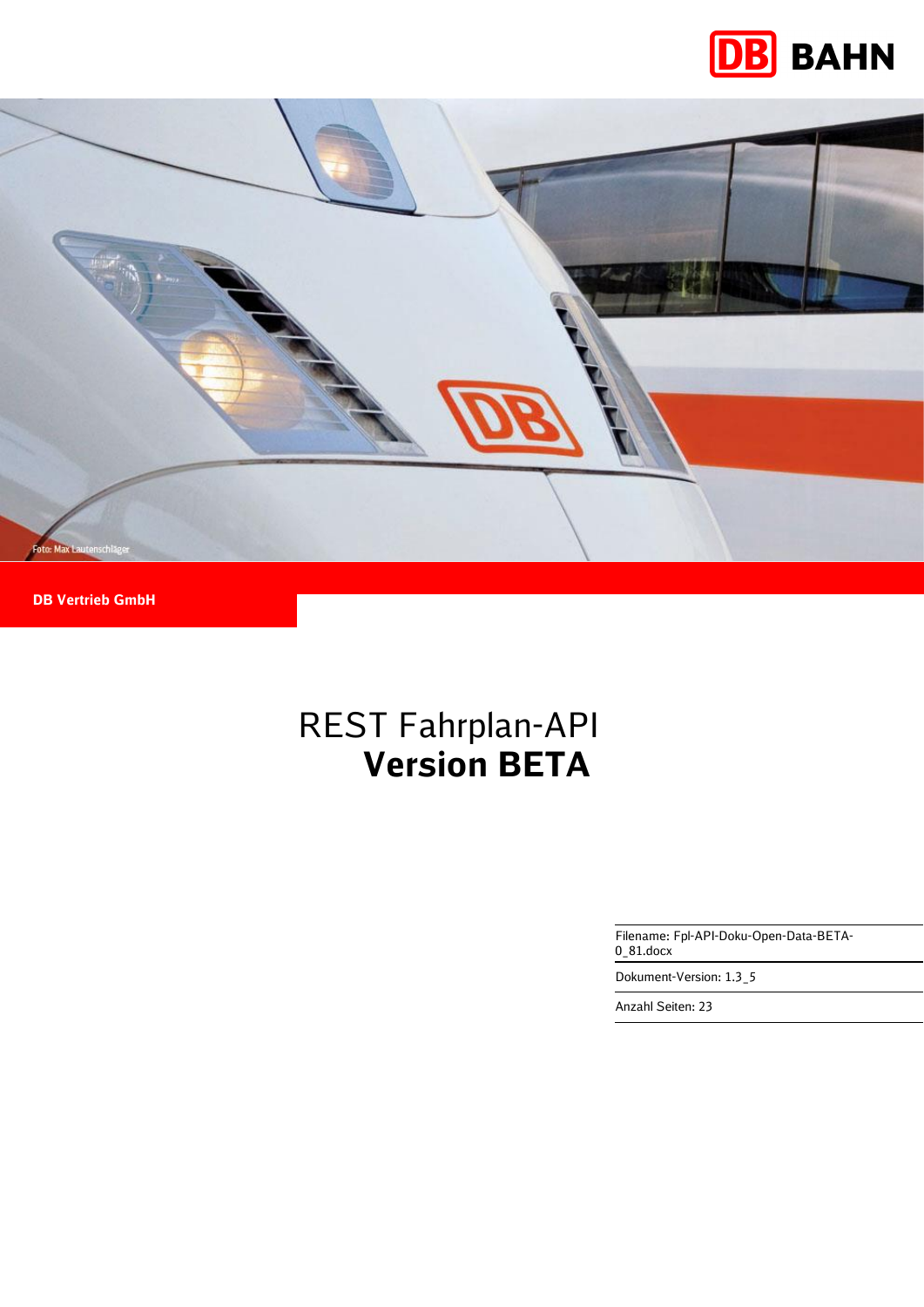# <span id="page-2-0"></span>**Änderungshistorie**

| <b>Version</b> | <b>Datum</b> | <b>Autor</b>   | <b>Bemerkung</b> |
|----------------|--------------|----------------|------------------|
| $\vert 0.1$    | 24.02.16     | Doc HK         | Tayloring        |
|                |              | DB Vertrieb    |                  |
|                |              | and Hacon GmbH |                  |

# **Table of Content**

|                         | Änderungshistorie<br>2                |   |  |
|-------------------------|---------------------------------------|---|--|
| $\mathbf{1}$            | <b>Introduction</b>                   | 4 |  |
| $\overline{2}$          | <b>General principles</b>             | 4 |  |
| 2.1                     | Coordinates                           | 4 |  |
| 2.2                     | Date and time formats                 | 4 |  |
| 2.3                     | Stateless service vs. data dependency | 4 |  |
| 2.4                     | Route index (not supported)           | 5 |  |
| 2.5                     | Realtime information (not supported)  | 5 |  |
| 2.6                     | Versioning                            | 5 |  |
| 2.7                     | <b>Response Format</b>                | 5 |  |
| 2.8                     | Authentication                        | 5 |  |
| 2.9                     | Languages                             | 6 |  |
| $\overline{\mathbf{3}}$ | <b>Services</b>                       | 7 |  |
| 3.1                     | <b>Location Service</b>               | 7 |  |
|                         | Location.name Service<br>3.1.1        | 7 |  |
| 3.2                     | <b>Stationboard services</b>          | 7 |  |
| 3.3                     | Journey detail service                | 7 |  |
| 3.4                     | <b>XSD</b> service                    | 8 |  |
| 4                       | <b>Response formats</b>               | 8 |  |
| 4.1                     | Location response                     | 8 |  |
| 4.2                     | Departure board response              | 8 |  |
| 4.3                     | Arrival board response                | 8 |  |
| 4.4                     | Journey detail response               | 8 |  |
| 5                       | <b>Error codes and messages</b>       | 9 |  |
| 5.1                     | <b>ReST Request Errors</b>            | 9 |  |
| 5.2                     | <b>Backend Server Errors</b>          | 9 |  |
| 5.3                     | <b>Trip Search Errors</b>             | 9 |  |
| 5.4                     | Departure and Arrival Board Errors    | 9 |  |
| 5.5                     | Journey Details Errors                | 9 |  |
|                         |                                       |   |  |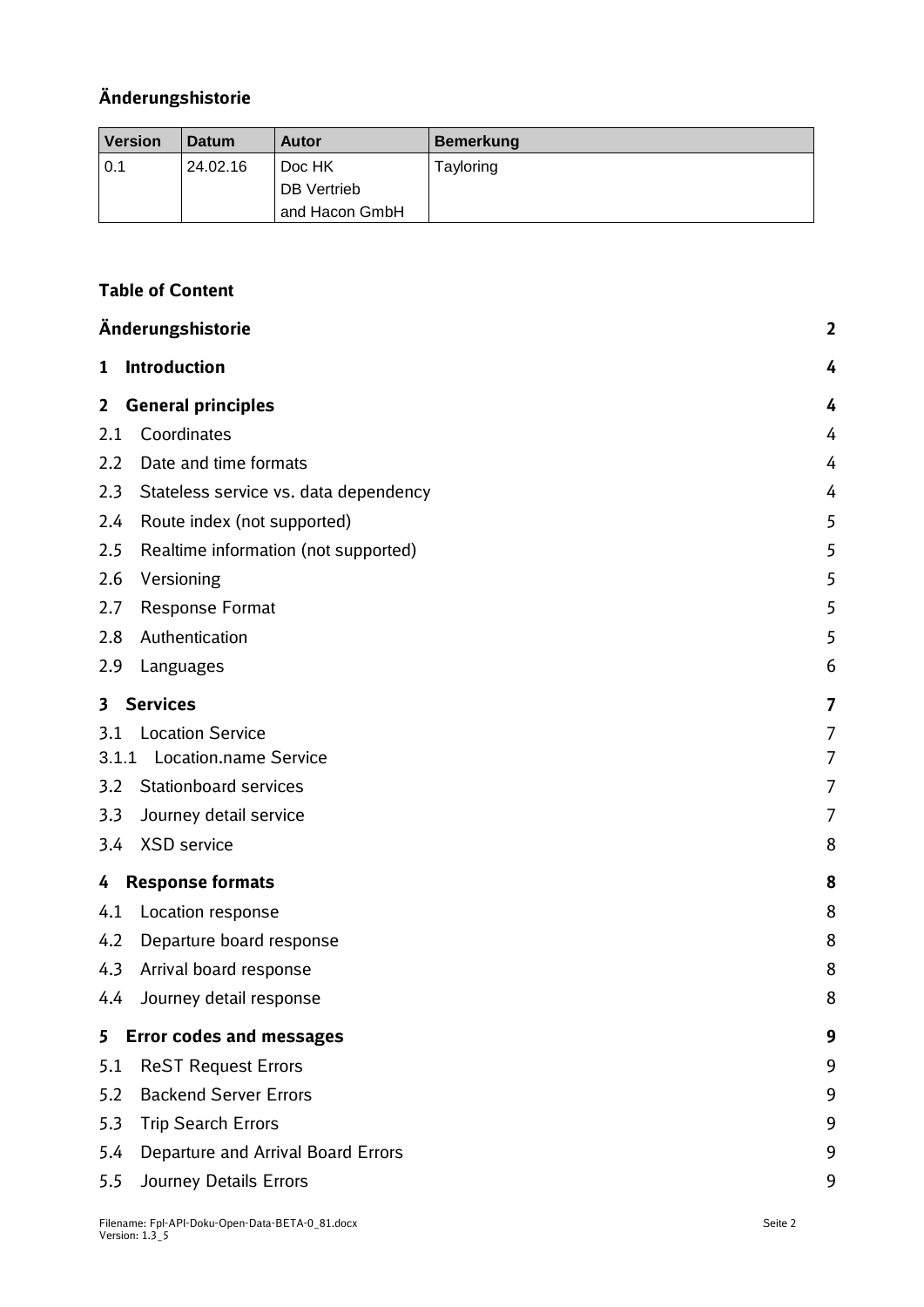| 6 Appendix A: location.txt        | 10 |
|-----------------------------------|----|
| 7 Appendix B: departure.txt       | 16 |
| 8 Appendix C: Journey Details.txt | 21 |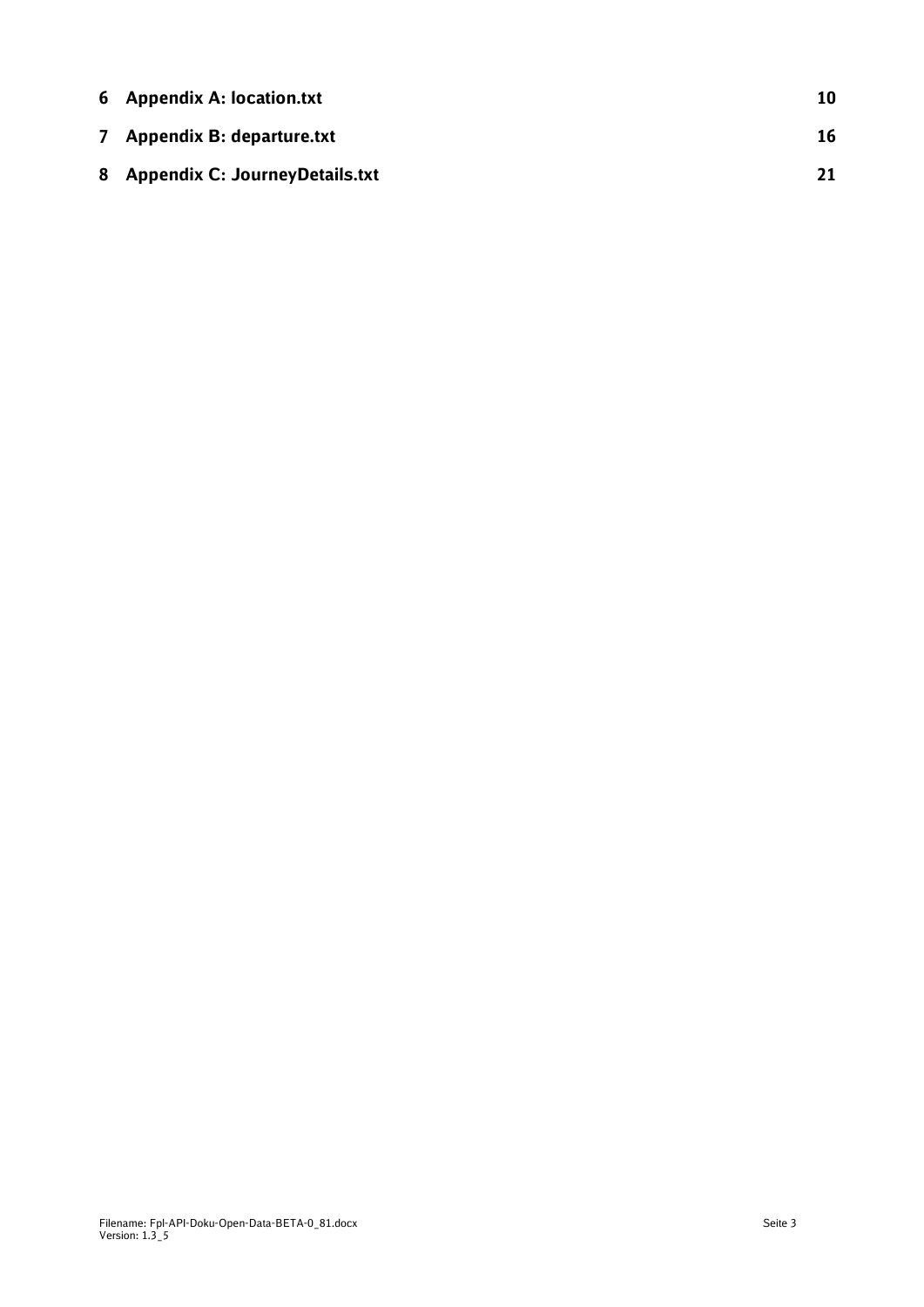# <span id="page-4-0"></span>**1 Introduction**

The public interface is implemented as a ReST<sup>1</sup> (**Re**presentational **S**tate **T**ransfer) interface which provides different methods for the different functionalities of the journey planner, which are the following services:

- Location
- DepartureBoard
- ArrivalBoard
- JourneyDetail
- $\bullet$  XSD

While Location, Trip, ArrvialBoard and DepartureBoard can be called directly the JourneyDetail-Method can only be called by a reference given in a result of the DepartureBoard service. The XSD-Method might be called directly to download the XSD file with response specification of a certain service method.

The system only implements read-only GET requests which are called by given service URLs and multiple GET parameters to specify the requested journey planner information. The parameter values need to be in ISO-8859-1 URL encoded. The result of each request will be delivered either as XML or JSON (see [2.7\)](#page-5-3) response. If the encoding of URL parameters is not right, the behaviour of the system might deliver unexpected results.

From now on it is assumed, that you have been provided with a base URL of the Deutsche Bahn system. The following documentation of the different requests are described based on this given base URL *<baseurl>*.

# <span id="page-4-1"></span>**2 General principles**

There are some general principles which are valid for the different services which are described in this section.

Please note: Especially response structures are prepared to hold further information for potential further use. However - the open data api will provide only selected data on response. Therefore such elements have to be treaded optional.

# <span id="page-4-2"></span>**2.1 Coordinates**

Coordinates are always in the WGS84 system, represented as decimal degrees in the interval - 90 to 90 for the latitude (lat) and -180 to 180 for the longitude (long).

### <span id="page-4-3"></span>**2.2 Date and time formats**

Dates are always represented in the format YYYY-MM-DD. This applies both for request parameters as for dates in responses. Times are always represented in the format HH:MM in 24h nomenclature.

# <span id="page-4-4"></span>**2.3 Stateless service vs. data dependency**

All services of the provided interface are stateless as it is required for a ReST protocol. But this has its limitation concerning the journey planner's timetable data. As soon as the timetable data is exchanged (in most cases daily on weekdays), IDs of stops/stations are not necessary valid anymore. The same applies for reference URLs to retrieve journey details. The storage of stop/station IDs and reference URLs to journey details for a longer period except the current user session is not recommended therefore and can only be done on own risk for undetermined behaviour when reusing these IDs or references.

Filename: Fpl-API-Doku-Open-Data-BETA-0\_81.docx Seite 4 1 See<http://rest.elkstein.org/> for a tutorial on ReST interfaces.

Version: 1.3\_5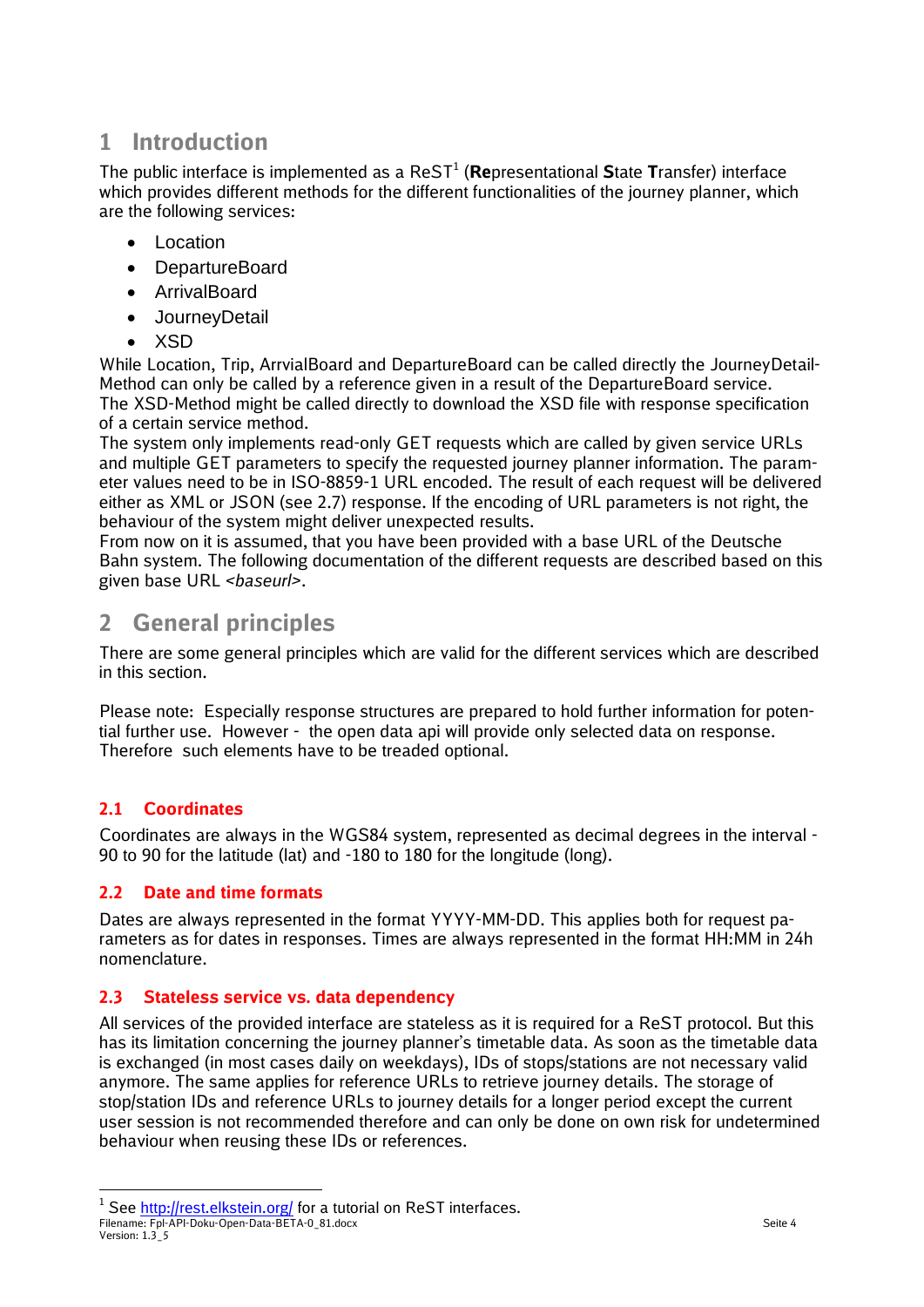### <span id="page-5-0"></span>**2.4 Route index (not supported)**

A route is the list of stops/stations where a vehicle like a train or bus stops. Every stop/station on a route has its own index which can be used as a reference. This index is also used to identify distinctively if the same stop/station if it is contained several times in one route.

### <span id="page-5-1"></span>**2.5 Realtime information (not supported)**

Realtime information will be included in the service as far as it is available in the web based journey planner. It is delivered in addition to the planned departures and arrivals.

### <span id="page-5-2"></span>**2.6 Versioning**

Due to enhancements of the API the input parameters and the results can change over time. Different Versions of the API might be available at the same time.

The requested version can be specified by using the version number in the path info: https://<br/>baseUrl>/<version>/<servicename>

The version part is optional, if it is omitted, the latest version will be used. Be aware that omitting the version can break your client when a new API version is introduced. If your client should always use a special version of the API (v2 for example), your URL would look like this: **Fehler! Hyperlink-Referenz ungültig.**>

#### **Caveat – No warranty: The open service might change versions and API structure on short notice. However, Deutsche Bahn tries to limit changes if possible.**

### <span id="page-5-3"></span>**2.7 Response Format**

The interface returns responses either in XML (default) or JSON format.

In order to request a JSON response you have to append the following parameter to each call of the interface: **format=json**.

The JSON content is generated by converting the xml content to JSON automatically. The conversion is done by the following simple rules:

- Element names become object properties
- Text (PCDATA) becomes an object property with name "\$"  $\langle a \rangle$  =  $\langle a \rangle$  =  $\langle a \rangle$  =  $\langle a \rangle$  =  $\langle a \rangle$  =  $\langle a \rangle$  =  $\langle a \rangle$  +  $\langle a \rangle$  +  $\langle a \rangle$  +  $\langle a \rangle$  +  $\langle a \rangle$  +  $\langle a \rangle$  +  $\langle a \rangle$  +  $\langle a \rangle$  +  $\langle a \rangle$  +  $\langle a \rangle$  +  $\langle a \rangle$  +  $\langle a \rangle$  +  $\langle a \rangle$  +  $\langle a \rangle$  +  $\langle a \rangle$  +  $\langle a \rangle$  +
- Nested elements become nested properties <a> <br />b>foo</b><c>foo</c></a> becomes { "a": { "b" : { "\$": "foo" }, "c": { "\$": "foo"} } }
- If there are multiple elements with the same name the JSON code contains an array for these element. <a> <bb>foo1</b>><bb>foo2</b></a> becomes  ${$  "a": { "b" : [ ${``}\$"$ : foo1" },  ${``}\$"$ : "foo2" }] } }
- Attribute names become object properties <a atb="foo1">foo2</a> becomes { "a": { "atb" : "foo1", "\$" : "foo2" } }

### <span id="page-5-4"></span>**2.8 Authentication**

Every client using the API needs to pass a valid authentication key in every request. This parameter has to be appended to the URL:  $\text{author}$  =< your key here>.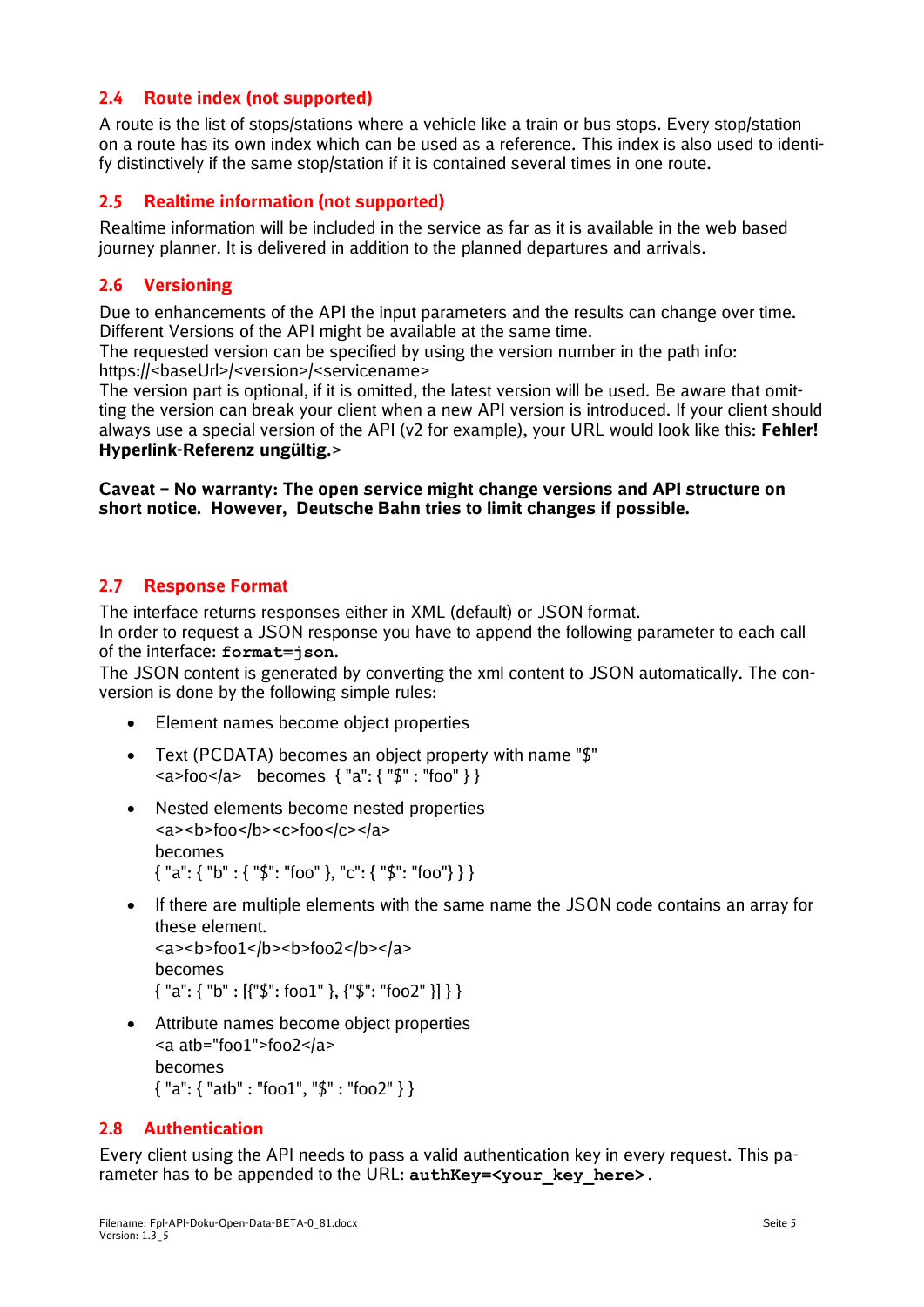# <span id="page-6-0"></span>**2.9 Languages**

The REST API supports multiple languages. The language can be specified by the optional URL parameter **lang=<code>**.

The default language is English and it is used if no language parameter is delivered. The language code has to be lower case.

The supported languages depend on the plan data of the underlying system. The chosen language only influences the returned Notes in the ReST responses.

| Code | Language | Code | Language | Code | Language |
|------|----------|------|----------|------|----------|
| De   | German   | tr   | French   |      |          |
| Da   | Danish   |      |          | рI   | Polish   |
| En   | English  | it   | Italian  |      |          |
| Es   | Spanish  | nl   | Dutch    |      |          |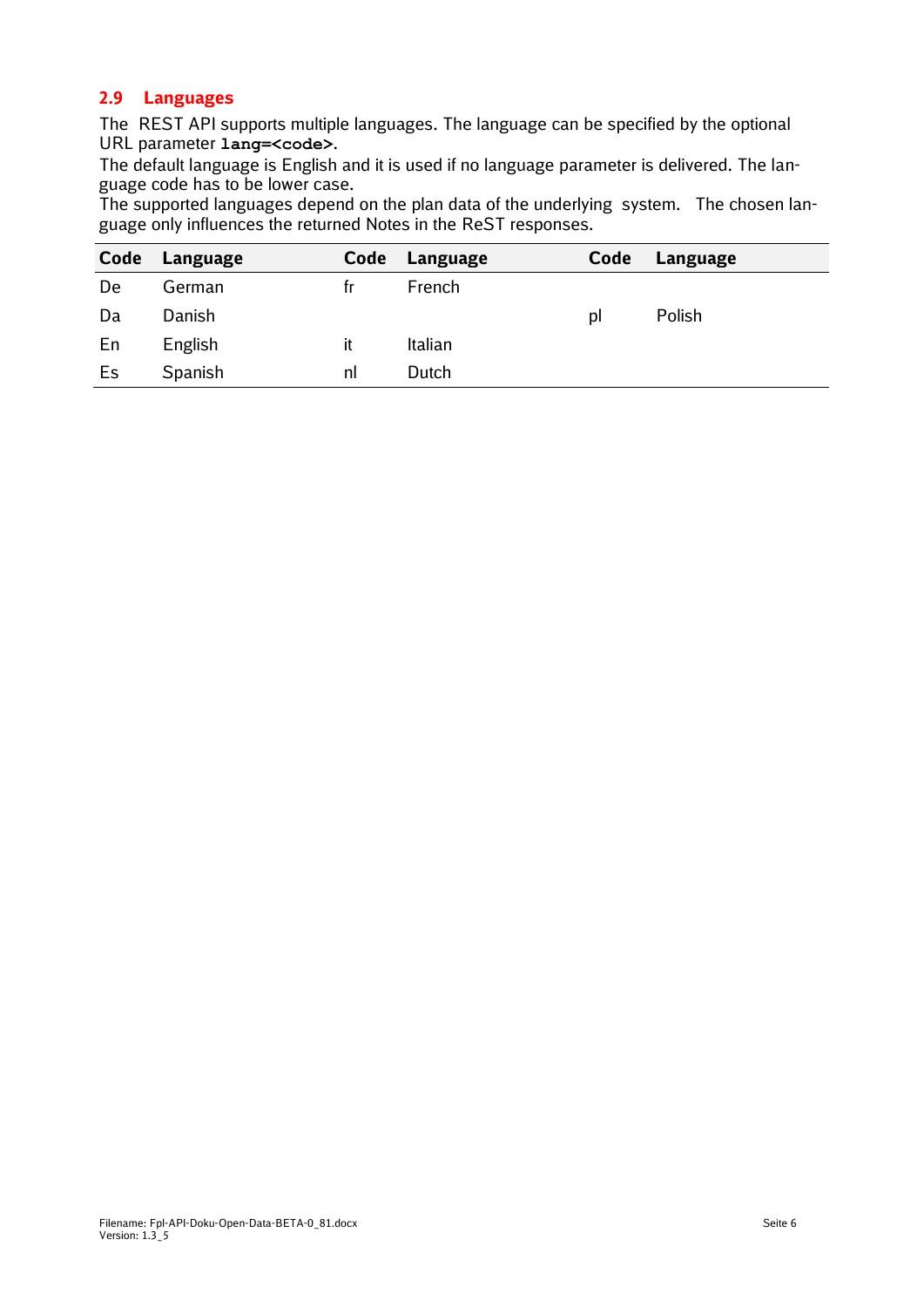# <span id="page-7-0"></span>**3 Services**

# <span id="page-7-1"></span>**3.1 Location Service**

There are different types of the location service which can be used to get a list of locations using different input parameters.

The response format for all services is defined in hafasRestLocation.xsd (see also [4.1](#page-8-2) for further details).

# <span id="page-7-2"></span>**3.1.1 Location.name Service**

The location.name service can be used to perform a pattern matching of a user input and to retrieve a list of possible matches in the journey planner database. Possible matches might be stops/stations, points of interest and addresses. For reasons of backward compatibility the service name location can be used as an alias for location.name.

The service has only one GET parameter which is called input. This parameter contains a string with the user input. The result is a list of possible matches (locations) where the user might pick one entry to perform a trip request with this location as origin or destination or to ask for a departure board or arrival board of this location (stops/stations only) .

The URL to call the service is the following: https://<br/>baseurl>/location.name?input=<your \_user\_input>

# <span id="page-7-3"></span>**3.2 Stationboard services**

The station board can be retrieved by a call to the departureBoardservice. This method will return the next 20 departures (or less if not existing) from a given point in time. The service can only be called for stops/stations by using according ID retrieved by the location method. The parameter is called id. The time and date are defined with the parameters date and time. In order to get only departures of vehicles with a specified direction you can use the parameter direction=<stopid>.

A departure board for Frankfurt(Main)Hbf for the next 20 departures on 19<sup>th</sup> September. 2011 at 07:02am can be retrieved by calling

**https***:***//***<baseurl>***/departureBoard?id=***800105&date=***2011-11-19***&time=07:02* As a response the service will return a result according to hafasRestDepartureBoard.xsd. This will contain a list of departures with train/line number, type of transport, departure times (incl. realtime), departure stop/stations (might be different from requested stop), direction text and a track information if available. Every departure will also contain a reference to the journey detail service.

In addition to departure boards the service arrivalBoard delivers arriving journeys at a specified stop. The parameters are identical to the parameters of the departureBoard service. As a response the service will return a result according to hafasRestArrivalBoard.xsd. This will contain a list of arrival with train/line number, type of transport, arrival times (incl. realtime), departure stop/stations (might be different from requested stop), the name of the origin stop and a track information if available. Every arrival will also contain a reference to the journey detail service.

# <span id="page-7-4"></span>**3.3 Journey detail service**

The journeyDetail service will deliver information about the complete route of a vehicle. This service can't be called directly but only by reference URLs in a result of a departureBoard request. It contains a list of all stops/stations of this journey including all departure and arrival times (with realtime data if available / not supported right now) and additional information like specific attributes about facilities and other texts.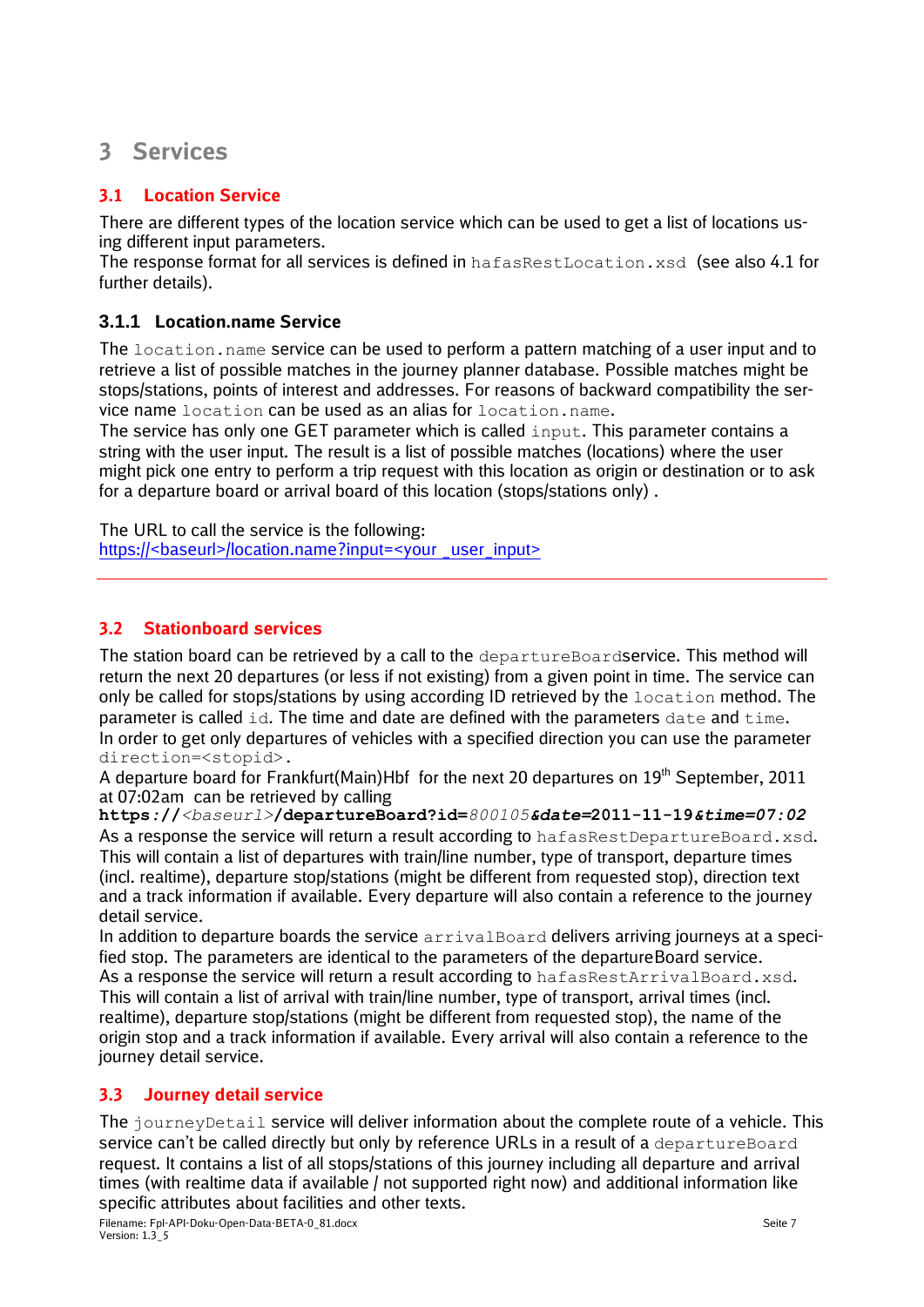The response will be returned a result according to the format described in hafasRestJourneyDetails.xsd.

## <span id="page-8-0"></span>**3.4 XSD service**

The XSD service will return a certain XSD of a certain version. The URL parameter name specifies the requested XSD file. The version has to be specified in the rest call as usual. Example: https://<br/>baseUrl>/v2/xsd?name=hafasRestLocation.xsd

<span id="page-8-1"></span>Each xml response includes these calls as a link in the NameSpaceSchemaLocation.

# **4 Response formats**

All services return their responses either in XML or JSON format (see [2.7\)](#page-5-3). Every response is defined in a separate XSD file. The following sections will describe the responses in detail. The formats might be enhanced in the future so the implementation of the parsing should be implemented in view of future possible changes.

## <span id="page-8-2"></span>**4.1 Location response**

The location consists of a list of entries, which are either stops/stations or named coordinates. The root element of the response is LocationList.

#### **Example**

location.txt (Appendix A: location.txt)

### <span id="page-8-3"></span>**4.2 Departure board response**

The departure board response contains a list of departures incl. all information concerning times, tracks, realtime data (not supported right now) and journey. It also contains reference URLs to get more details for the different journeys. The root element is DepartureBoard.



departure.txt (Appendix B: departure.txt)

### <span id="page-8-4"></span>**4.3 Arrival board response**

The arrival board response contains a list of arrivals incl. all information concerning times, tracks, realtime data and journey. It also contains reference URLs to get more details for the different journeys. The root element is ArrivalBoard.

### <span id="page-8-5"></span>**4.4 Journey detail response**

The journey detail response delivers all information about a single journey (vehicle route). It contains a list of stops including their indexes on the route and their coordinates. It contains also all times, tracks and realtime information if available for the whole route. It also contains the journeys name and type (there might be different names and types on parts of the journey). Finally it contains notes including information about their validity on segments of the total route.

### Example



(Appendix C: JourneyDetails.txt)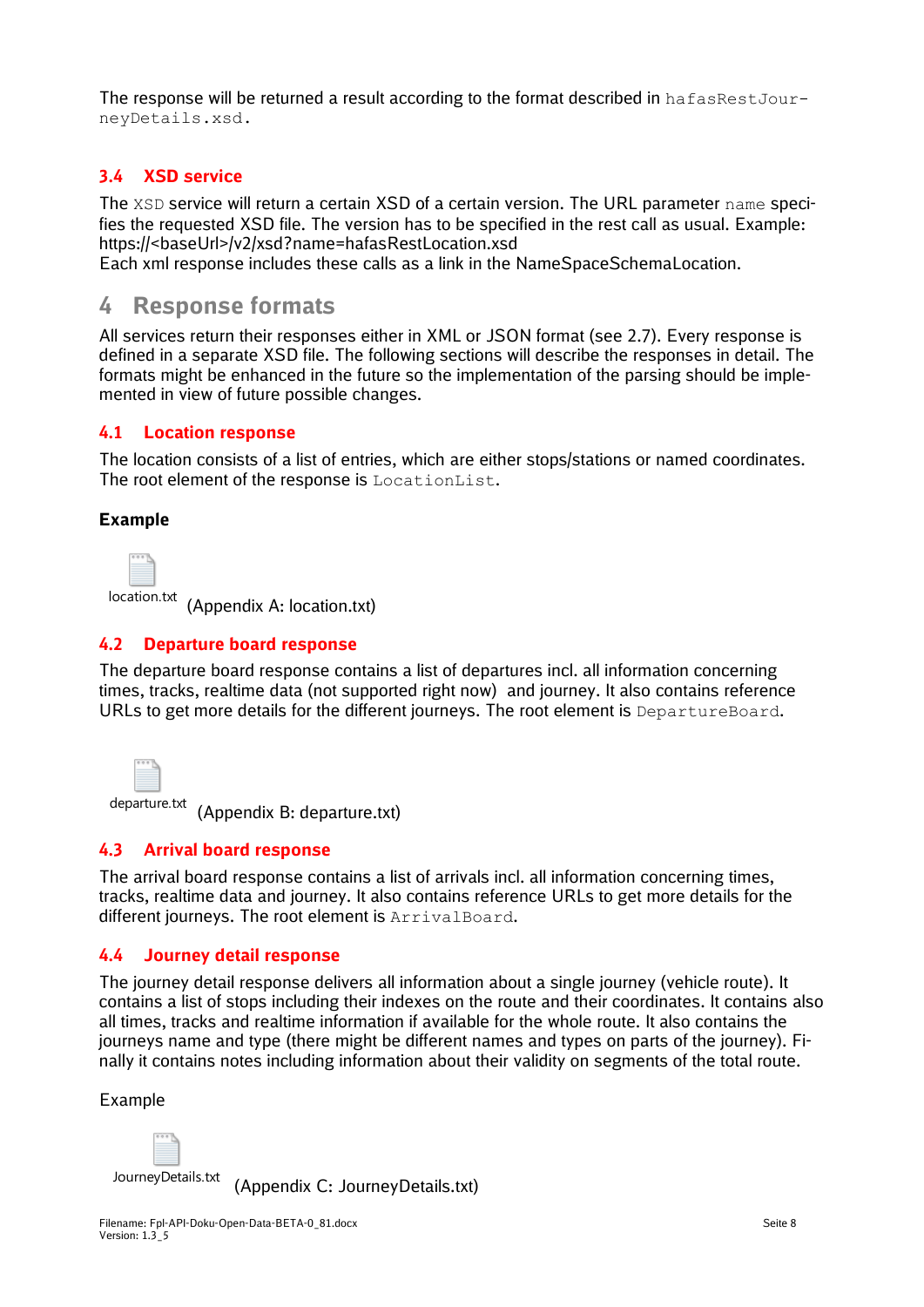# <span id="page-9-0"></span>**5 Error codes and messages**

If a request failed an error code and textual description will be returned. The error can be classified into several categories. The Rest API and Backend Server related errors are independent from the called service. Other errors depend on the called service.

### <span id="page-9-1"></span>**5.1 ReST Request Errors**

#### **Code Text**

- R0001 Unknown service method
- R0002 Invalid or missing request parameters

R0007 Internal communication error

### <span id="page-9-2"></span>**5.2 Backend Server Errors**

#### **Code Text**

S1 The desired connection to the server could not be established or was not stable.

### <span id="page-9-3"></span>**5.3 Trip Search Errors**

### **Code Text**

- H9380 Dep./Arr./Intermed. or equivalent stations defined more than once
- H9360 Error in data field
- H9320 The input is incorrect or incomplete
- H9300 Unknown arrival station
- H9280 Unknown intermediate station
- H9260 Unknown departure station
- H9250 Part inquiry interrupted
- H9240 Unsuccessful search
- H9230 An internal error occurred
- H9220 Nearby to the given address stations could not be found
- H900 Unsuccessful or incomplete search (timetable change)
- H892 Inquiry too complex (try entering less intermediate stations)
- H891 No route found (try entering an intermediate station)
- H890 Unsuccessful search.
- H500 Because of too many trains the connection is not complete
- H460 One or more stops are passed through multiple times.
- H455 Prolonged stop
- H410 Display may be incomplete due to change of timetable
- H390 Departure/Arrival replaced by an equivalent station
- H895 Departure/Arrival are too near
- <span id="page-9-4"></span>H899 Unsuccessful or incomplete search (timetable change)

### **5.4 Departure and Arrival Board Errors**

#### **Code Text**

SQ001 No station board available.

SO002 There was no journey found for the requested board or time.

### <span id="page-9-5"></span>**5.5 Journey Details Errors**

- **Code Text**
- TI001 No trip journey information available.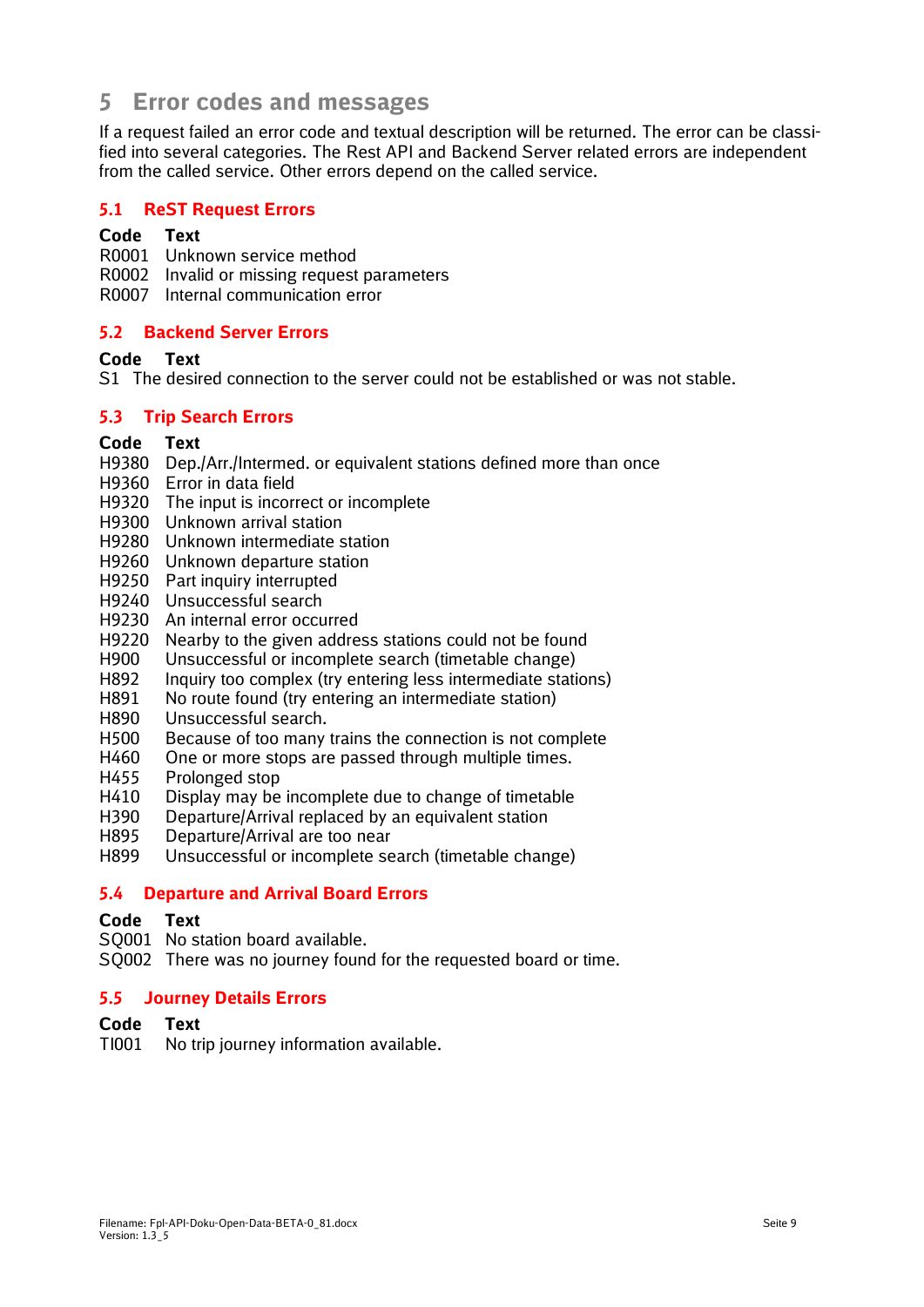# <span id="page-10-0"></span>**6 Appendix A: location.txt**

```
Request:
JSON:
https://DOMAINE-TOBE-
DEFI-
NED.de/bin/dev/v4/r16.04/rest.exe/location.name?authKey=ZUGRIFFSCODE&l
ang=de&input=Frankfurt+hbf&format=json
XML:
https://DOMAINE-TOBE-
DEFI-
NED.de/bin/dev/v4/r16.04/rest.exe/location.name?authKey=ZUGRIFFSCODE&l
ang=de&input=Frankfurt+hbf&
JSON:
Response:
{
"LocationList":{
   "noNamespaceSchemaLocation":"https://DOMAINE-TOBE-
DEFI-
NED.de/bin/dev/v4/r16.04/rest.exe/v1.0/xsd?name=hafasRestLocation.xsd"
,
   "StopLocation":[{
     "name":"Frankfurt(Main)Hbf",
     "lon":"8.663785",
     "lat":"50.107149",
     "id":"008000105"
     },{
     "name":"Frankfurt(M)Flughafen",
     "lon":"8.570971",
     "lat":"50.051209",
     "id":"008000281"
     },{
     "name":"FRANKFURT(MAIN)",
     "lon":"8.663785",
     "lat":"50.107149",
     "id":"008096021"
     },{
    "name": "Frankfurt (Main) Süd",
     "lon":"8.686456",
     "lat":"50.099364",
     "id":"008002041"
     },{
     "name":"Frankfurt(M) Flughafen Fernbf",
     "lon":"8.570180",
     "lat":"50.053169",
     "id":"008070003"
     },{
     "name":"Frankfurt(Oder)",
     "lon":"14.546497",
     "lat":"52.336420",
     "id":"008010113"
     },{
     "name":"Frankfurt am Main Hauptbahnhof",
     "lon":"8.664765",
```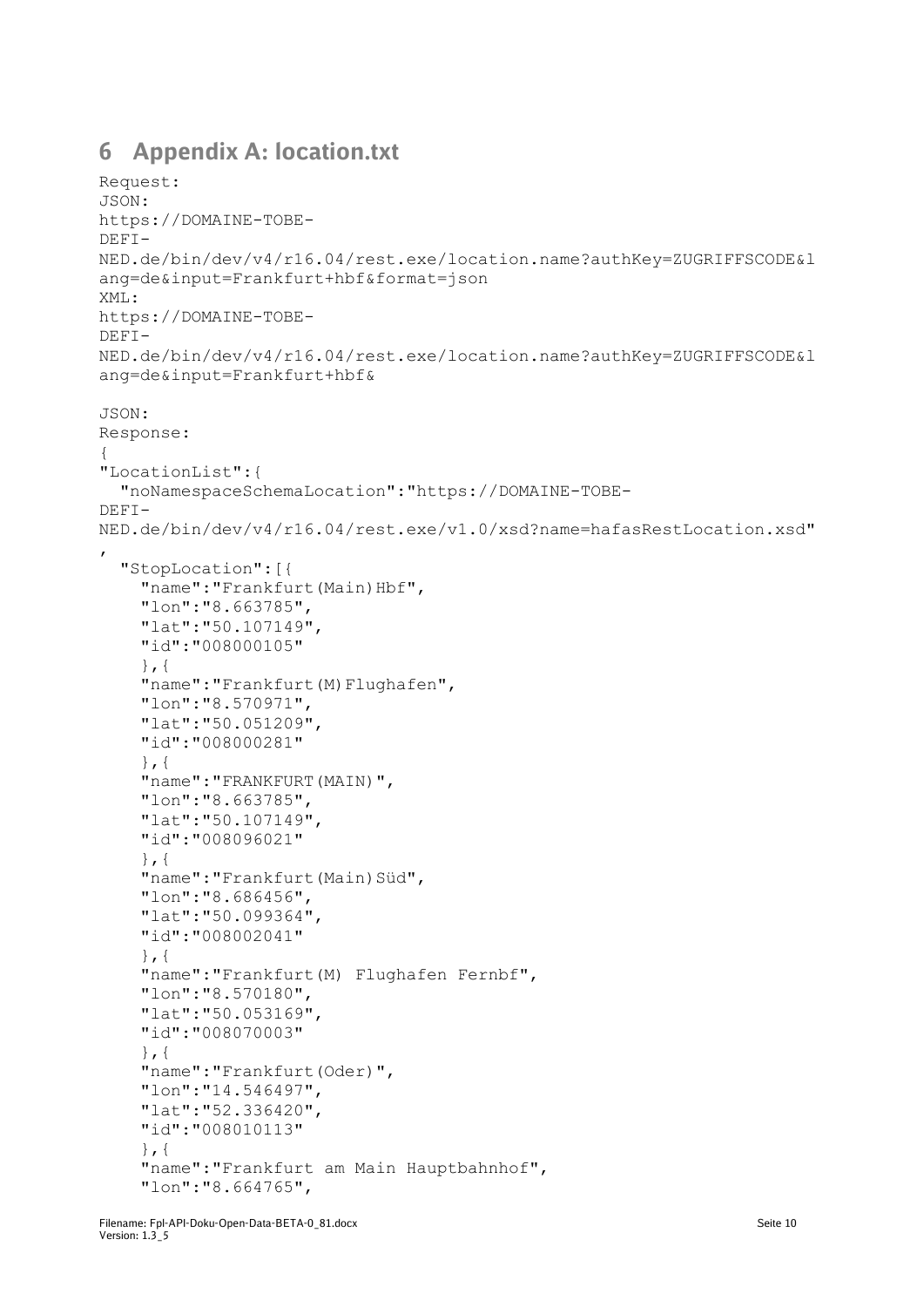```
Filename: Fpl-API-Doku-Open-Data-BETA-0_81.docx Seite 11
     "lat":"50.107598",
     "id":"000100010"
     },{
     "name":"Frankfurt(M) Flughafen Regionalbf",
     "lon":"8.571250",
     "lat":"50.051218",
     "id":"008070004"
     },{
    "name": "Frankfurt (Main) West",
     "lon":"8.639334",
     "lat":"50.118862",
     "id":"008002042"
     },{
     "name":"Frankfurt-Höchst",
     "lon":"8.542368",
     "lat":"50.102636",
     "id":"008000106"
     },{
     "name":"Frankfurt-Niederrad",
     "lon":"8.637078",
     "lat":"50.081287",
     "id":"008002050"
     },{
     "name":"Frankfurt-Rödelheim",
     "lon":"8.607027",
     "lat":"50.124615",
     "id":"008002052"
     },{
     "name":"Frankfurt(Main)Ost",
     "lon":"8.708641",
     "lat":"50.112569",
     "id":"008002039"
     },{
     "name":"Frankfurt-Mainkur",
     "lon":"8.767440",
     "lat":"50.134602",
     "id":"008002048"
     },{
     "name":"Frankfurt(Oder)-Neuberesinchen",
     "lon":"14.546047",
     "lat":"52.322325",
     "id":"008011557"
     },{
     "name":"Frankfurt(Oder)-Rosengarten",
     "lon":"14.472632",
     "lat":"52.337768",
     "id":"008011559"
     },{
     "name":"Frankfurt-Sossenheim",
     "lon":"8.553523",
     "lat":"50.115077",
     "id":"008002054"
     },{
     "name":"Frankfurt-Unterliederbach",
     "lon":"8.528021",
     "lat":"50.107913",
     "id":"008007158"
     },{
```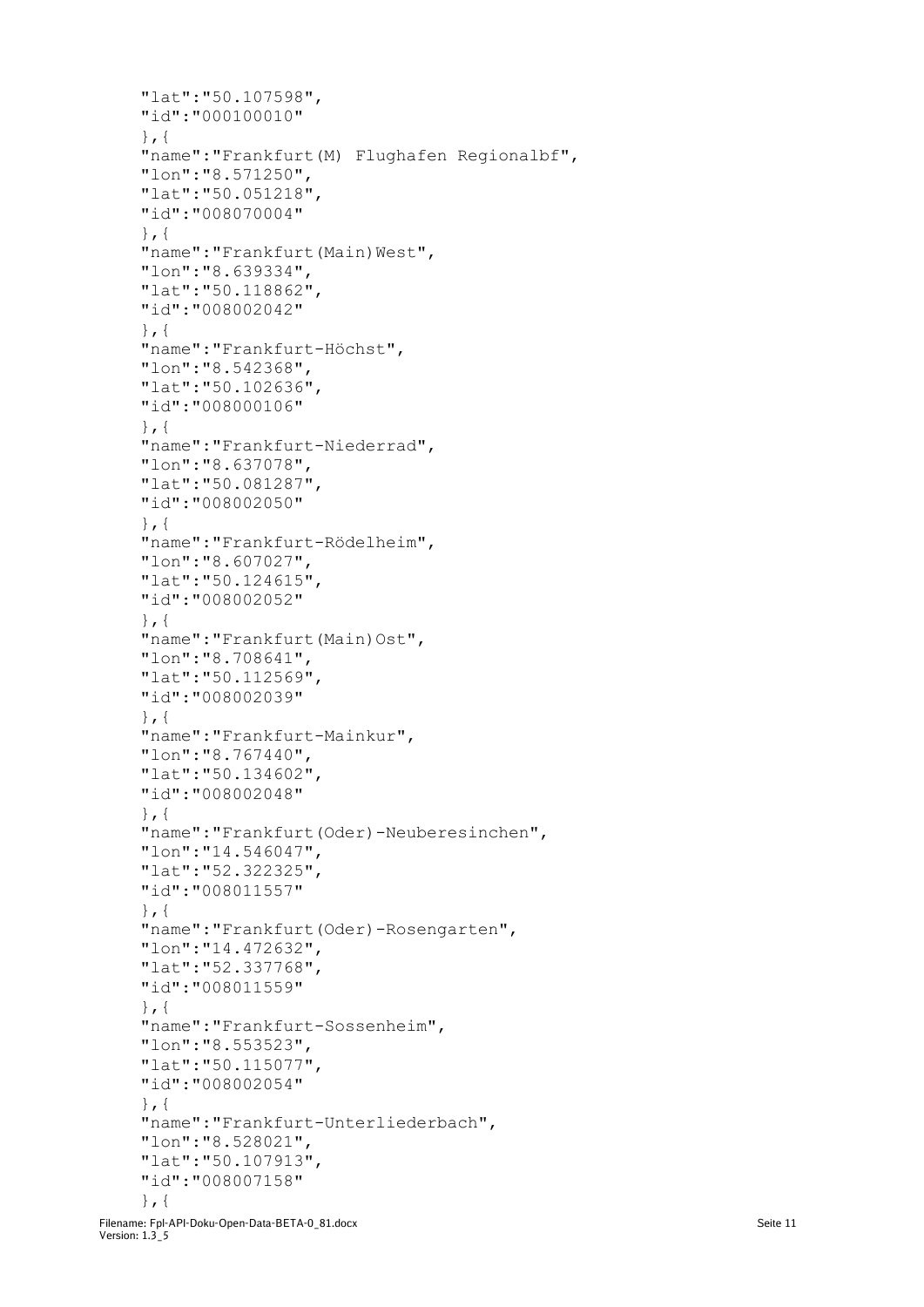```
Filename: Fpl
-API
-Doku
-Open
-Data
-BETA
-0_81.docx Seite 12
 "name":"Frankfurt am Main 
- Stadion",
     "lon":"8.633249",
     "lat":"50.068226",
     "id":"008002040"
    \}, {
 "name":"Frankfurt
-Eschersheim",
     "lon":"8.655434",
     "lat":"50.158585",
     "id":"008002045"
     },{
 "name":"Frankfurt
-Griesheim",
     "lon":"8.606398",
     "lat":"50.094330",
     "id":"008002046"
     },{
 "name":"Frankfurt
-Höchst Farbwerke",
     "lon":"8.528731",
     "lat":"50.098555",
     "id":"008002051"
     },{
 "name":"Frankfurt
-Nied",
     "lon":"8.570738",
     "lat":"50.102519",
     "id":"008002049"
     },{
 "name":"Frankfurt
-Berkersheim",
     "lon":"8.697827",
 "lat":"50.176483"
,
     "id":"008002043"
     },{
"name": "Frankfurt-Frankfurter Berg",
     "lon":"8.676550",
     "lat":"50.170262",
     "id":"008002044"
     },{
 "name":"Frankfurt
-Louisa",
     "lon":"8.670365",
     "lat":"50.083957",
     "id":"008002047"
     },{
    "name":"Frankfurt(M)Galluswarte",
     "lon":"8.644719",
     "lat":"50.104030",
     "id":"008006690"
     },{
    "name": "Frankfurt(M) Hauptwache",
     "lon":"8.678950",
     "lat":"50.113927",
     "id":"008006692"
     },{
     "name":"Frankfurt(M)Konstablerwache",
     "lon":"8.687094",
     "lat":"50.114619",
     "id":"008004429"
     },{
     "name":"Frankfurt(M)Lokalbahnhof",
     "lon":"8.693027",
     "lat":"50.102169",
```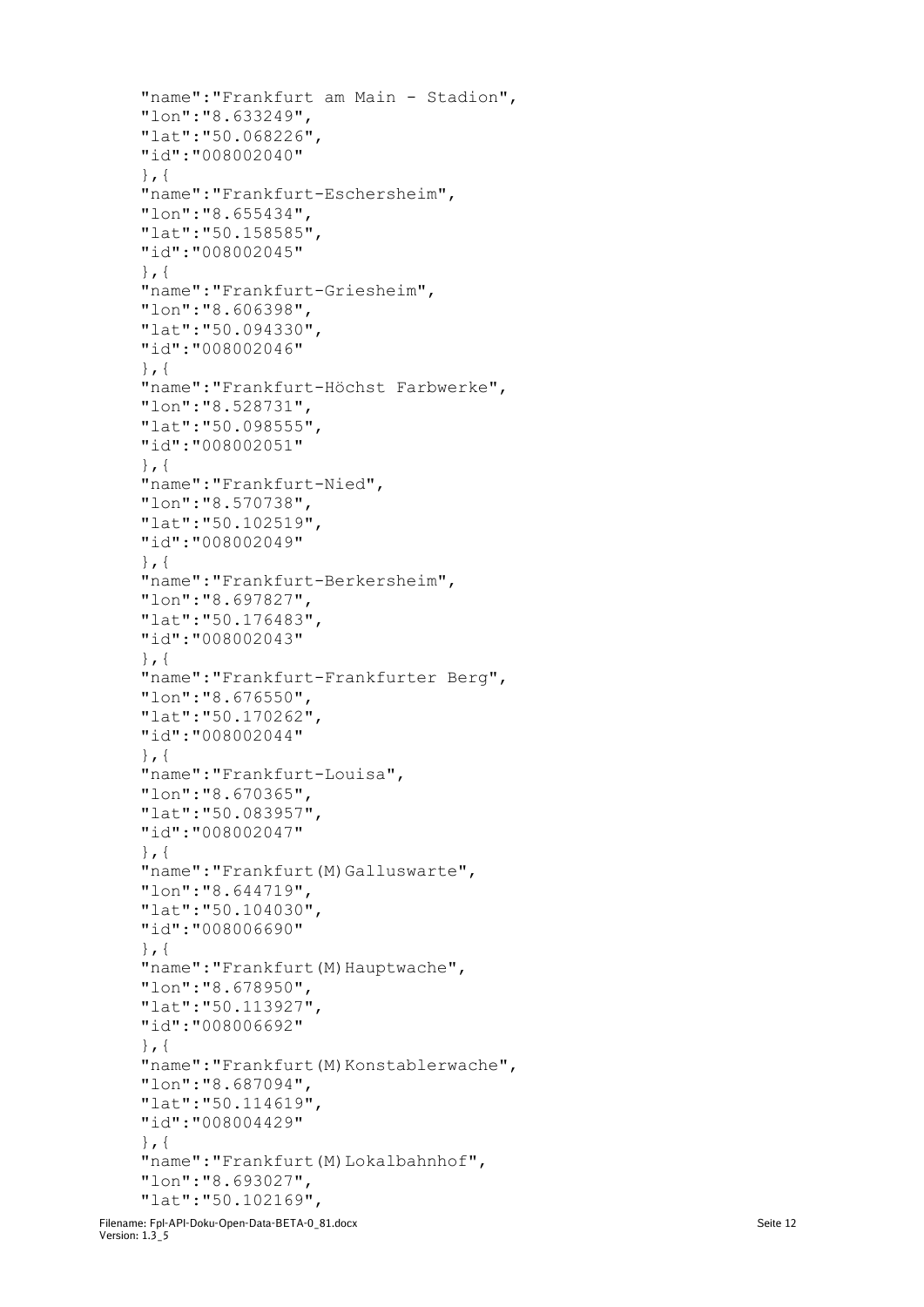```
Filename: Fpl-API-Doku-Open-Data-BETA-0_81.docx Seite 13
Version: 1.3_5
     "id":"008002038"
     },{
     "name":"Frankfurt(M)Mühlberg",
     "lon":"8.701504",
     "lat":"50.101612",
     "id":"008002034"
     },{
     "name":"Frankfurt(M)Ostendstraße",
     "lon":"8.696982",
     "lat":"50.112560",
     "id":"008002058"
     },{
    "name": "Frankfurt(M)Stresemannallee",
     "lon":"8.671246",
     "lat":"50.094438",
     "id":"008002059"
     },{
    "name": "Frankfurt(M)Taunusanlage",
     "lon":"8.668864",
     "lat":"50.113567",
     "id":"008006691"
     },{
    "name": "Frankfurt (Main) Messe",
     "lon":"8.643370",
     "lat":"50.112003",
     "id":"008079632"
     },{
     "name":"Frankfurt-Sindlingen",
     "lon":"8.512263",
     "lat":"50.087499",
     "id":"008002053"
     },{
     "name":"Frankfurt-Zeilsheim",
     "lon":"8.506006",
     "lat":"50.090123",
     "id":"008002055"
     },{
     "name":"Frankfurt(M) Flughafen Terminal 2",
     "lon":"8.588159",
     "lat":"50.052683",
     "id":"008089361"
     },{
     "name":"Frankfurt (Oder) Bahnhof",
     "lon":"14.545742",
     "lat":"52.338640",
     "id":"000740167"
     },{
     "name":"Frankfurt (Oder) Friedhof",
     "lon":"14.527368",
     "lat":"52.331260",
     "id":"000740197"
     },{
     "name":"Festhalle/Messe, Frankfurt am Main",
     "lon":"8.654859",
     "lat":"50.112183",
     "id":"000100210"
     },{
     "name":"Frankensteiner Platz, Frankfurt am Main",
```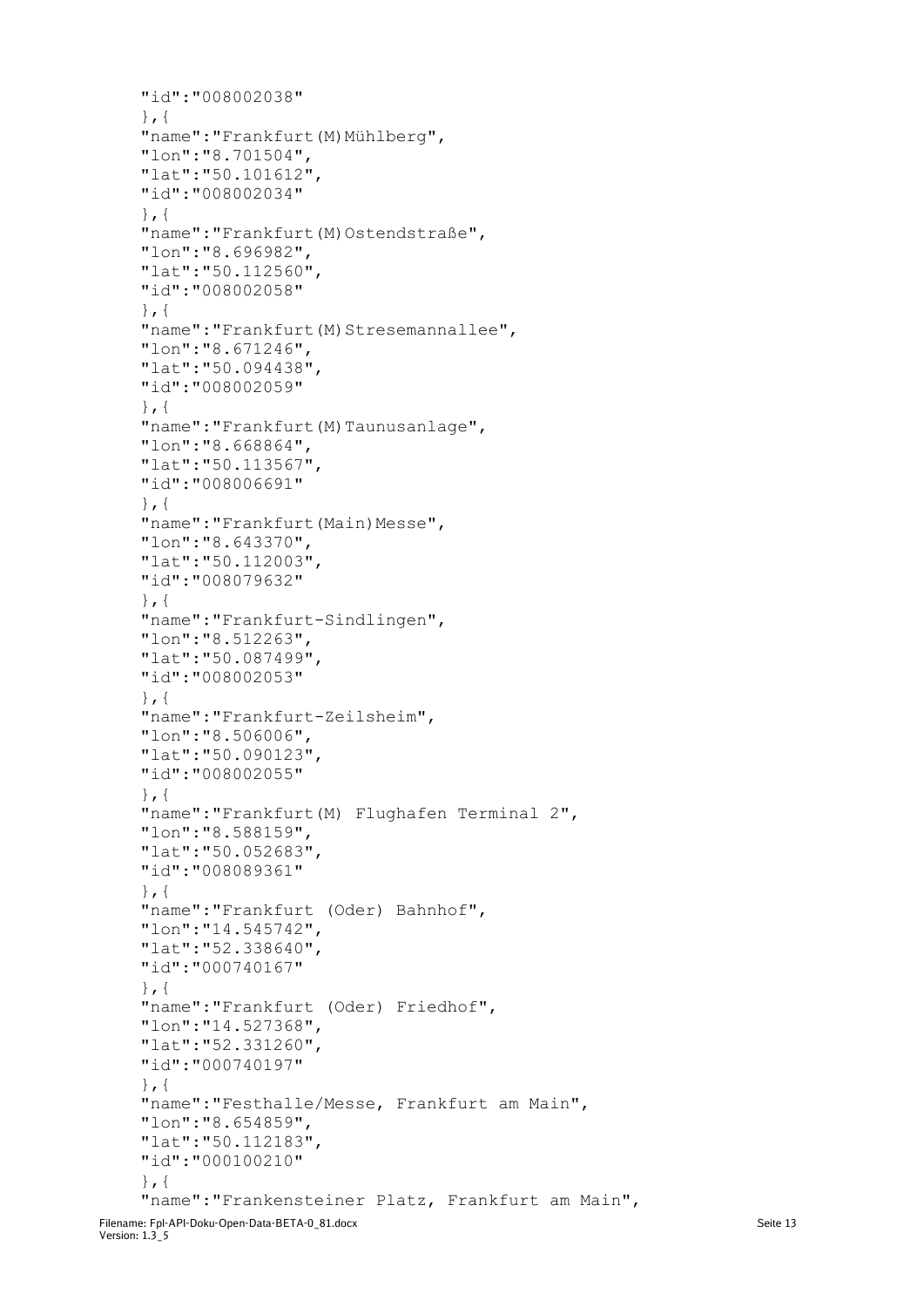```
 "lon":"8.692461",
     "lat":"50.106915",
     "id":"000100902"
     },{
     "name":"Frankfurter Berg S-Bahn-Station, Frankfurt am Main",
     "lon":"8.676433",
     "lat":"50.170703",
     "id":"000101391"
     },{
     "name":"Friedberger Platz, Frankfurt am Main",
     "lon":"8.691750",
     "lat":"50.123509",
     "id":"000100505"
     },{
     "name":"Frankfurt, Markt Taschendorf",
     "lon":"10.525685",
     "lat":"49.680287",
     "id":"000677135"
     },{
     "name":"Fechenheim Schießhüttenstraße, Frankfurt am Main",
     "lon":"8.773534",
     "lat":"50.121424",
     "id":"000101548"
     },{
     "name":"Flaschenburgstraße, Frankfurt am Main",
     "lon":"8.730880",
     "lat":"50.100479",
     "id":"000101607"
     },{
     "name":"Fischstein, Frankfurt am Main",
     "lon":"8.624844",
     "lat":"50.129280",
     "id":"000101223"
     },{
     "name":"Fritz-Tarnow-Straße, Frankfurt am Main",
     "lon":"8.668684",
     "lat":"50.142908",
     "id":"000101303"
     },{
     "name":"Friedberger Warte, Frankfurt am Main",
     "lon":"8.698438",
     "lat":"50.139636",
     "id":"000101430"
     }]
   }
}
XML:
<LocationList xsi:noNamespaceSchemaLocation="https://DOMAINE-TOBE-
DEFI-
NED.de/bin/dev/v4/r16.04/rest.exe/v1.0/xsd?name=hafasRestLocation.xsd"
\geq <StopLocation name="Frankfurt(Main)Hbf" lon="8.663785" 
lat="50.107149" id="008000105"/>
     <StopLocation name="Frankfurt(M)Flughafen" lon="8.570971" 
lat="50.051209" id="008000281"/>
```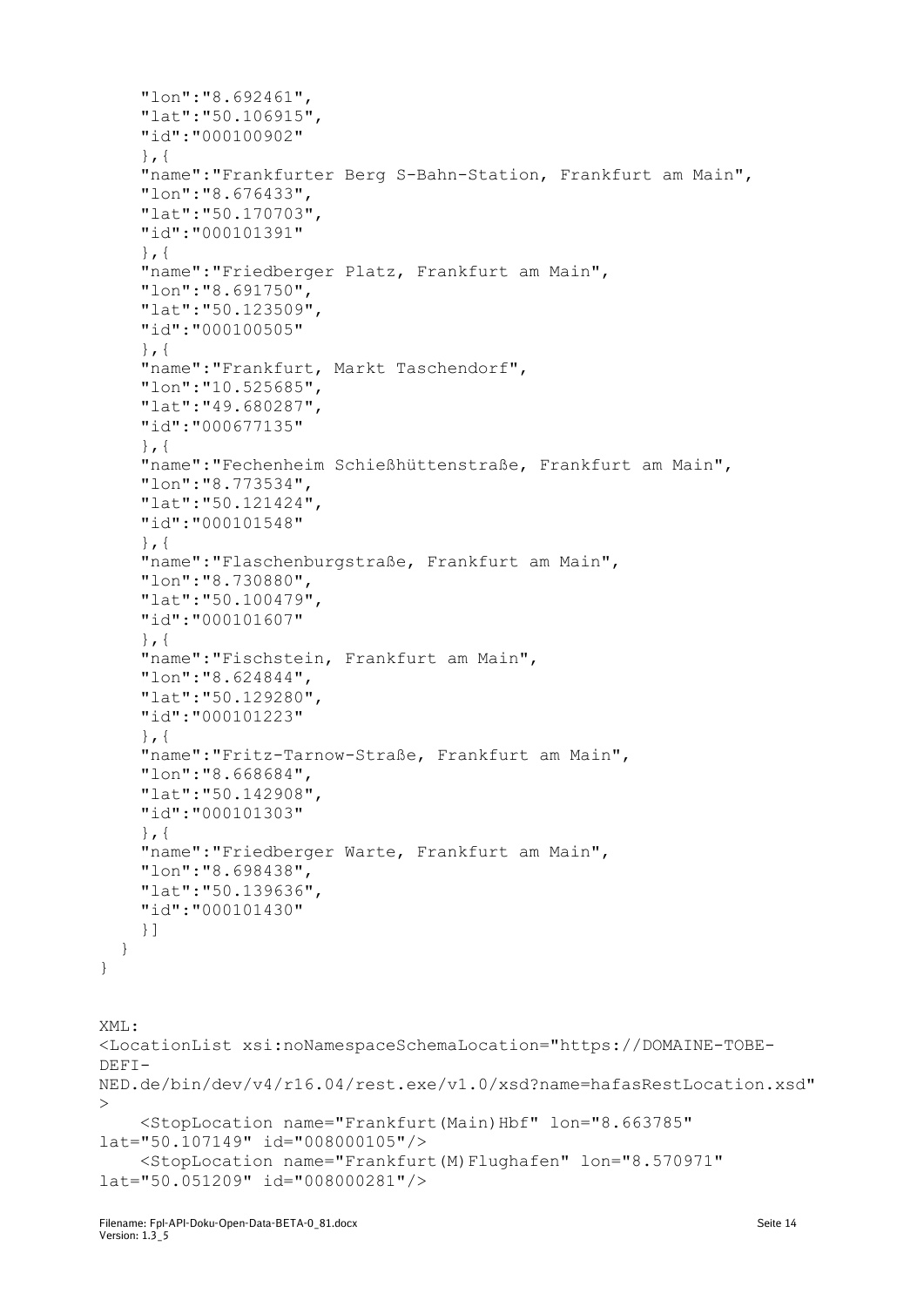```
Filename: Fpl-API-Doku-Open-Data-BETA-0_81.docx Seite 15
Version: 1.3_5
     <StopLocation name="FRANKFURT(MAIN)" lon="8.663785" 
lat="50.107149" id="008096021"/>
     <StopLocation name="Frankfurt(Main)Süd" lon="8.686456" 
lat="50.099364" id="008002041"/>
     <StopLocation name="Frankfurt(M) Flughafen Fernbf" lon="8.570180" 
lat="50.053169" id="008070003"/>
     <StopLocation name="Frankfurt(Oder)" lon="14.546497" 
lat="52.336420" id="008010113"/>
     <StopLocation name="Frankfurt am Main Hauptbahnhof" lon="8.664765" 
lat="50.107598" id="000100010"/>
     <StopLocation name="Frankfurt(M) Flughafen Regionalbf" 
lon="8.571250" lat="50.051218" id="008070004"/>
     <StopLocation name="Frankfurt(Main)West" lon="8.639334" 
lat="50.118862" id="008002042"/>
     <StopLocation name="Frankfurt-Höchst" lon="8.542368" 
lat="50.102636" id="008000106"/>
     <StopLocation name="Frankfurt-Niederrad" lon="8.637078" 
lat="50.081287" id="008002050"/>
     <StopLocation name="Frankfurt-Rödelheim" lon="8.607027" 
lat="50.124615" id="008002052"/>
     <StopLocation name="Frankfurt(Main)Ost" lon="8.708641" 
lat="50.112569" id="008002039"/>
     <StopLocation name="Frankfurt-Mainkur" lon="8.767440" 
lat="50.134602" id="008002048"/>
     <StopLocation name="Frankfurt(Oder)-Neuberesinchen" 
lon="14.546047" lat="52.322325" id="008011557"/>
     <StopLocation name="Frankfurt(Oder)-Rosengarten" lon="14.472632" 
lat="52.337768" id="008011559"/>
     <StopLocation name="Frankfurt-Sossenheim" lon="8.553523" 
lat="50.115077" id="008002054"/>
     <StopLocation name="Frankfurt-Unterliederbach" lon="8.528021" 
lat="50.107913" id="008007158"/>
     <StopLocation name="Frankfurt am Main - Stadion" lon="8.633249" 
lat="50.068226" id="008002040"/>
     <StopLocation name="Frankfurt-Eschersheim" lon="8.655434" 
lat="50.158585" id="008002045"/>
     <StopLocation name="Frankfurt-Griesheim" lon="8.606398" 
lat="50.094330" id="008002046"/>
     <StopLocation name="Frankfurt-Höchst Farbwerke" lon="8.528731" 
lat="50.098555" id="008002051"/>
    <StopLocation name="Frankfurt-Nied" lon="8.570738" lat="50.102519" 
id="008002049"/>
     <StopLocation name="Frankfurt-Berkersheim" lon="8.697827" 
lat="50.176483" id="008002043"/>
     <StopLocation name="Frankfurt-Frankfurter Berg" lon="8.676550" 
lat="50.170262" id="008002044"/>
     <StopLocation name="Frankfurt-Louisa" lon="8.670365" 
lat="50.083957" id="008002047"/>
     <StopLocation name="Frankfurt(M)Galluswarte" lon="8.644719" 
lat="50.104030" id="008006690"/>
     <StopLocation name="Frankfurt(M)Hauptwache" lon="8.678950" 
lat="50.113927" id="008006692"/>
     <StopLocation name="Frankfurt(M)Konstablerwache" lon="8.687094" 
lat="50.114619" id="008004429"/>
     <StopLocation name="Frankfurt(M)Lokalbahnhof" lon="8.693027" 
lat="50.102169" id="008002038"/>
     <StopLocation name="Frankfurt(M)Mühlberg" lon="8.701504" 
lat="50.101612" id="008002034"/>
```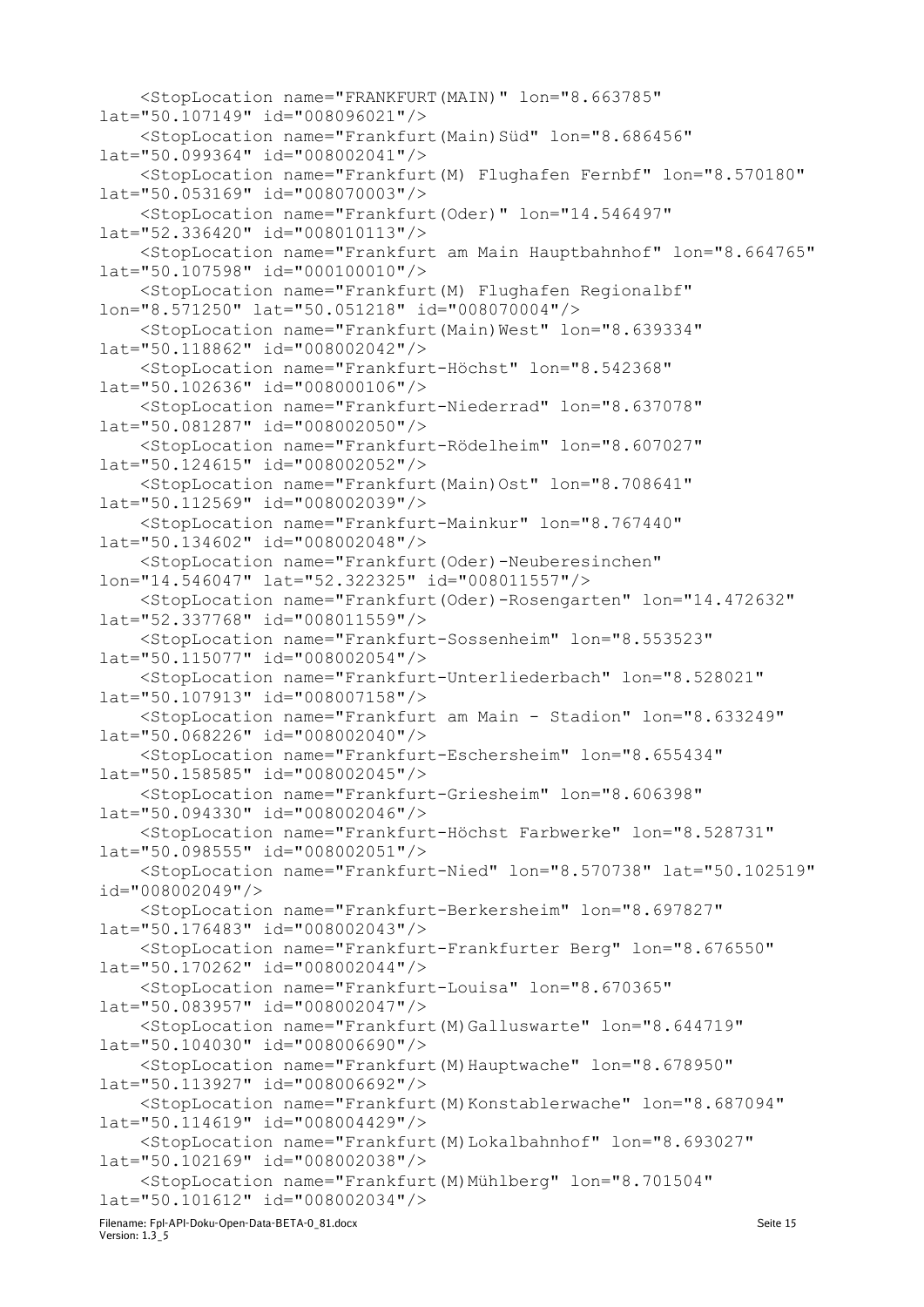```
 <StopLocation name="Frankfurt(M)Ostendstraße" lon="8.696982" 
lat="50.112560" id="008002058"/>
     <StopLocation name="Frankfurt(M)Stresemannallee" lon="8.671246" 
lat="50.094438" id="008002059"/>
     <StopLocation name="Frankfurt(M)Taunusanlage" lon="8.668864" 
lat="50.113567" id="008006691"/>
     <StopLocation name="Frankfurt(Main)Messe" lon="8.643370" 
lat="50.112003" id="008079632"/>
     <StopLocation name="Frankfurt-Sindlingen" lon="8.512263" 
lat="50.087499" id="008002053"/>
     <StopLocation name="Frankfurt-Zeilsheim" lon="8.506006" 
lat="50.090123" id="008002055"/>
     <StopLocation name="Frankfurt(M) Flughafen Terminal 2" 
lon="8.588159" lat="50.052683" id="008089361"/>
     <StopLocation name="Frankfurt (Oder) Bahnhof" lon="14.545742" 
lat="52.338640" id="000740167"/>
     <StopLocation name="Frankfurt (Oder) Friedhof" lon="14.527368" 
lat="52.331260" id="000740197"/>
     <StopLocation name="Festhalle/Messe, Frankfurt am Main" 
lon="8.654859" lat="50.112183" id="000100210"/>
     <StopLocation name="Frankensteiner Platz, Frankfurt am Main" 
lon="8.692461" lat="50.106915" id="000100902"/>
     <StopLocation name="Frankfurter Berg S-Bahn-Station, Frankfurt am 
Main" lon="8.676433" lat="50.170703" id="000101391"/>
     <StopLocation name="Friedberger Platz, Frankfurt am Main" 
lon="8.691750" lat="50.123509" id="000100505"/>
     <StopLocation name="Frankfurt, Markt Taschendorf" lon="10.525685" 
lat="49.680287" id="000677135"/>
     <StopLocation name="Fechenheim Schießhüttenstraße, Frankfurt am 
Main" lon="8.773534" lat="50.121424" id="000101548"/>
     <StopLocation name="Flaschenburgstraße, Frankfurt am Main" 
lon="8.730880" lat="50.100479" id="000101607"/>
     <StopLocation name="Fischstein, Frankfurt am Main" lon="8.624844" 
lat="50.129280" id="000101223"/>
     <StopLocation name="Fritz-Tarnow-Straße, Frankfurt am Main" 
lon="8.668684" lat="50.142908" id="000101303"/>
     <StopLocation name="Friedberger Warte, Frankfurt am Main" 
lon="8.698438" lat="50.139636" id="000101430"/>
</LocationList>
```
# <span id="page-16-0"></span>**7 Appendix B: departure.txt**

```
Request:
JSON:
https://DOMAINE-TOBE-
DEFI-
NED.de/bin/dev/v4/r16.04/rest.exe/departureBoard?authKey=ZUGRIFFSCODE&
lang=de&id=008000105&date=2016-02-22&time=15%3a00&format=json
XML:
https://DOMAINE-TOBE-
DEFI-
NED.de/bin/dev/v4/r16.04/rest.exe/departureBoard?authKey=ZUGRIFFSCODE&
lang=de&id=008000105&date=2016-02-22&time=15%3a00&
Response:
{
"DepartureBoard":{
```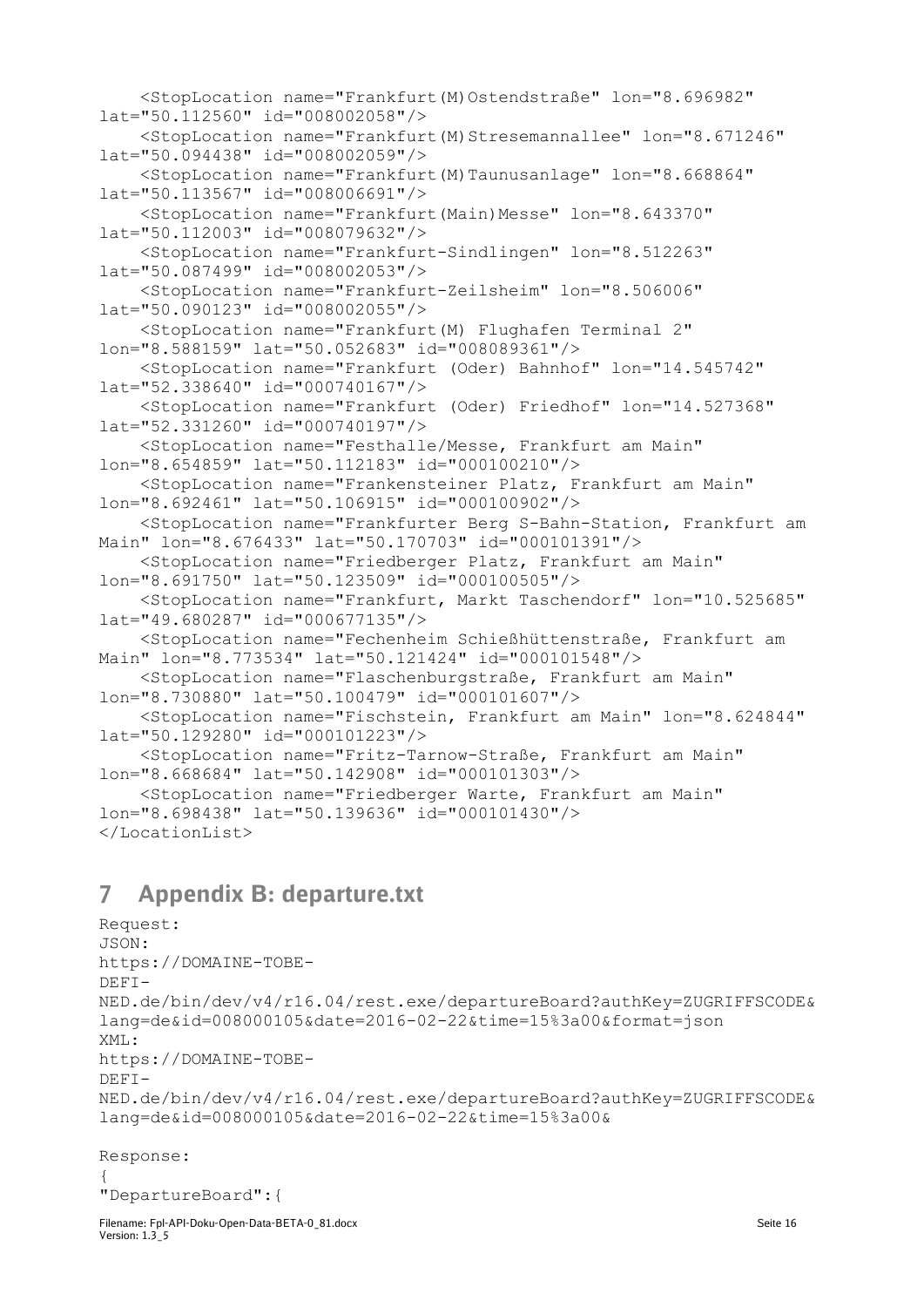```
Filename: Fpl-API-Doku-Open-Data-BETA-0_81.docx Seite 17
Version: 1.3_5
   "noNamespaceSchemaLocation":"https://DOMAINE-TOBE-
DEFI-
NED.de/bin/dev/v4/r16.04/rest.exe/v1.0/xsd?name=hafasRestDepartureBoar
d.xsd",
   "Departure":[{
     "name":"RE 15306",
     "type":"RE",
     "stopid":"8000105",
     "stop":"Frankfurt(Main)Hbf",
     "time":"15:01",
     "date":"2016-02-22",
     "direction":"Limburg(Lahn)",
     "track":"3",
     "JourneyDetailRef":{
       "ref":"https://DOMAINE-TOBE-
DEFI-
NED.de/bin/dev/v4/r16.04/rest.exe/v1.0/journeyDetail?ref=832026%2F4665
06%2F733370%2F89343%2F80%3Fdate%3D2016-02-
22%26station_evaId%3D8000105%26station_type%3Ddep%26authKey%3DZUGRIFFS
CODE%26lang%3Dde%26format%3Djson%26"
       }
     },{
     "name":"ICE 1631",
     "type":"ICE",
     "stopid":"8000105",
     "stop":"Frankfurt(Main)Hbf",
     "time":"15:02",
     "date":"2016-02-22",
     "direction":"Berlin Gesundbrunnen",
     "track":"13",
     "JourneyDetailRef":{
       "ref":"https://DOMAINE-TOBE-
DEFI-
NED.de/bin/dev/v4/r16.04/rest.exe/v1.0/journeyDetail?ref=459927%2F3302
79%2F329704%2F11543%2F80%3Fdate%3D2016-02-
22%26station_evaId%3D8000105%26station_type%3Ddep%26authKey%3DZUGRIFFS
CODE%26lang%3Dde%26format%3Djson%26"
       }
    \}, {
     "name":"S 4",
     "type":"S",
     "stopid":"8098105",
     "stop":"Frankfurt Hbf (tief)",
     "time":"15:02",
     "date":"2016-02-22",
     "direction":"Langen(Hess)",
     "track":"101",
     "JourneyDetailRef":{
       "ref":"https://DOMAINE-TOBE-
DEFI-
NED.de/bin/dev/v4/r16.04/rest.exe/v1.0/journeyDetail?ref=208347%2F2594
96%2F130674%2F4127%2F80%3Fdate%3D2016-02-
22%26station_evaId%3D8098105%26station_type%3Ddep%26authKey%3DZUGRIFFS
CODE%26lang%3Dde%26format%3Djson%26"
 }
     },{
     "name":"S 9",
     "type":"S",
```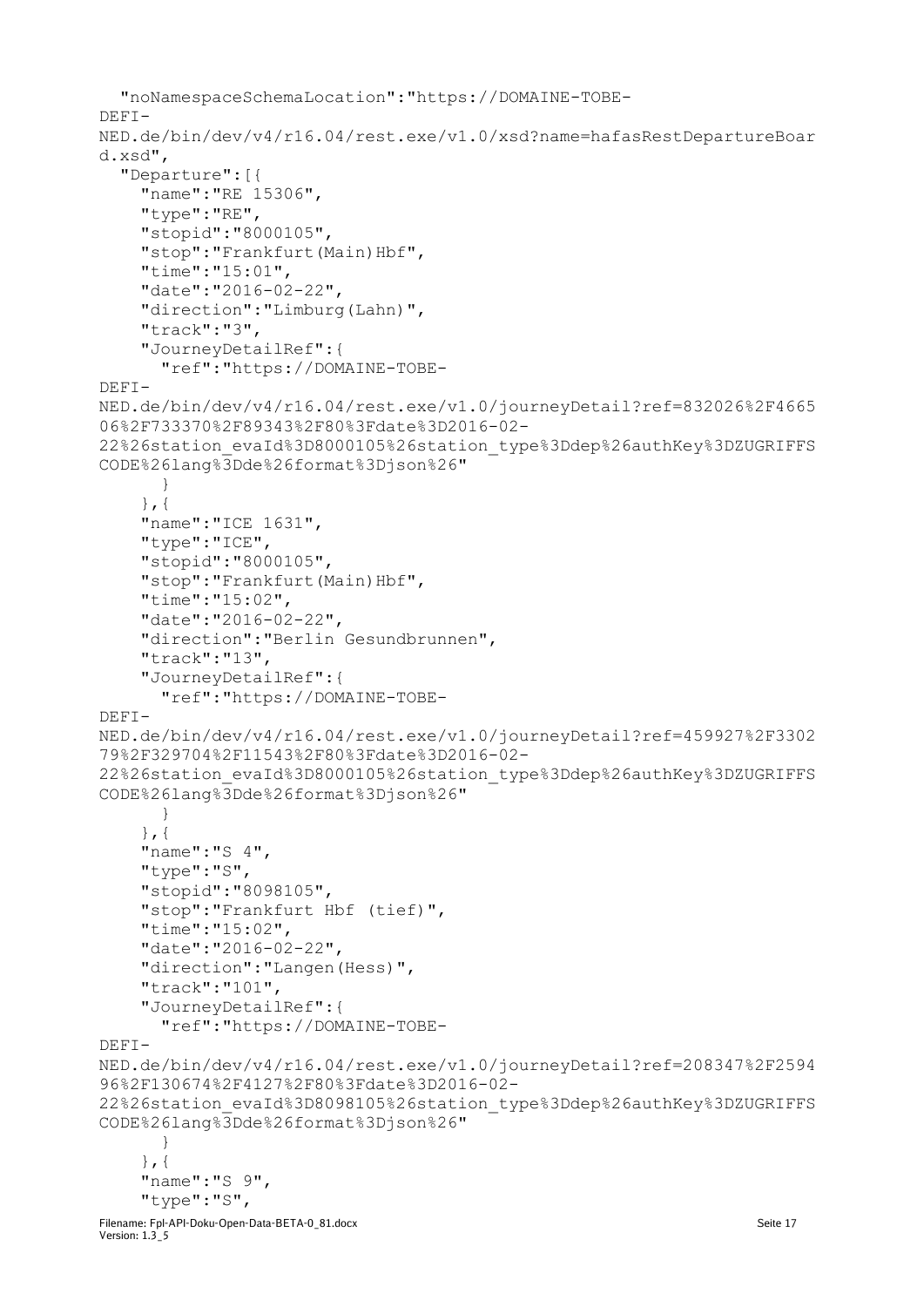```
Filename: Fpl-API-Doku-Open-Data-BETA-0_81.docx Seite 18
Version: 1.3_5
     "stopid":"8098105",
     "stop":"Frankfurt Hbf (tief)",
     "time":"15:02",
     "date":"2016-02-22",
     "direction":"Wiesbaden Hbf",
     "track":"103",
     "JourneyDetailRef":{
       "ref":"https://DOMAINE-TOBE-
DEFI-
NED.de/bin/dev/v4/r16.04/rest.exe/v1.0/journeyDetail?ref=153609%2F2415
74%2F69160%2F16632%2F80%3Fdate%3D2016-02-
22%26station_evaId%3D8098105%26station_type%3Ddep%26authKey%3DZUGRIFFS
CODE%26lang%3Dde%26format%3Djson%26"
       }
     },{
     "name":"S 6",
     "type":"S",
     "stopid":"8098105",
     "stop":"Frankfurt Hbf (tief)",
     "time":"15:04",
     "date":"2016-02-22",
     "direction":"Friedberg(Hess)",
     "track":"104",
     "JourneyDetailRef":{
       "ref":"https://DOMAINE-TOBE-
DEFI-
NED.de/bin/dev/v4/r16.04/rest.exe/v1.0/journeyDetail?ref=847389%2F4726
03%2F990992%2F213048%2F80%3Fdate%3D2016-02-
22%26station_evaId%3D8098105%26station_type%3Ddep%26authKey%3DZUGRIFFS
CODE%26lang%3Dde%26format%3Djson%26"
       }
    \}, {
     "name":"S 1",
     "type":"S",
     "stopid":"8098105",
     "stop":"Frankfurt Hbf (tief)",
     "time":"15:04",
     "date":"2016-02-22",
     "direction":"Rödermark-Ober Roden",
     "track":"102",
     "JourneyDetailRef":{
       "ref":"https://DOMAINE-TOBE-
DEFI-
NED.de/bin/dev/v4/r16.04/rest.exe/v1.0/journeyDetail?ref=686085%2F4191
16%2F542178%2F42394%2F80%3Fdate%3D2016-02-
22%26station_evaId%3D8098105%26station_type%3Ddep%26authKey%3DZUGRIFFS
CODE%26lang%3Dde%26format%3Djson%26"
       }
     },{
     "name":"S 2",
     "type":"S",
     "stopid":"8000105",
     "stop":"Frankfurt(Main)Hbf",
     "time":"15:04",
     "date":"2016-02-22",
     "direction":"Hofheim(Taunus)",
     "track":"22",
     "JourneyDetailRef":{
```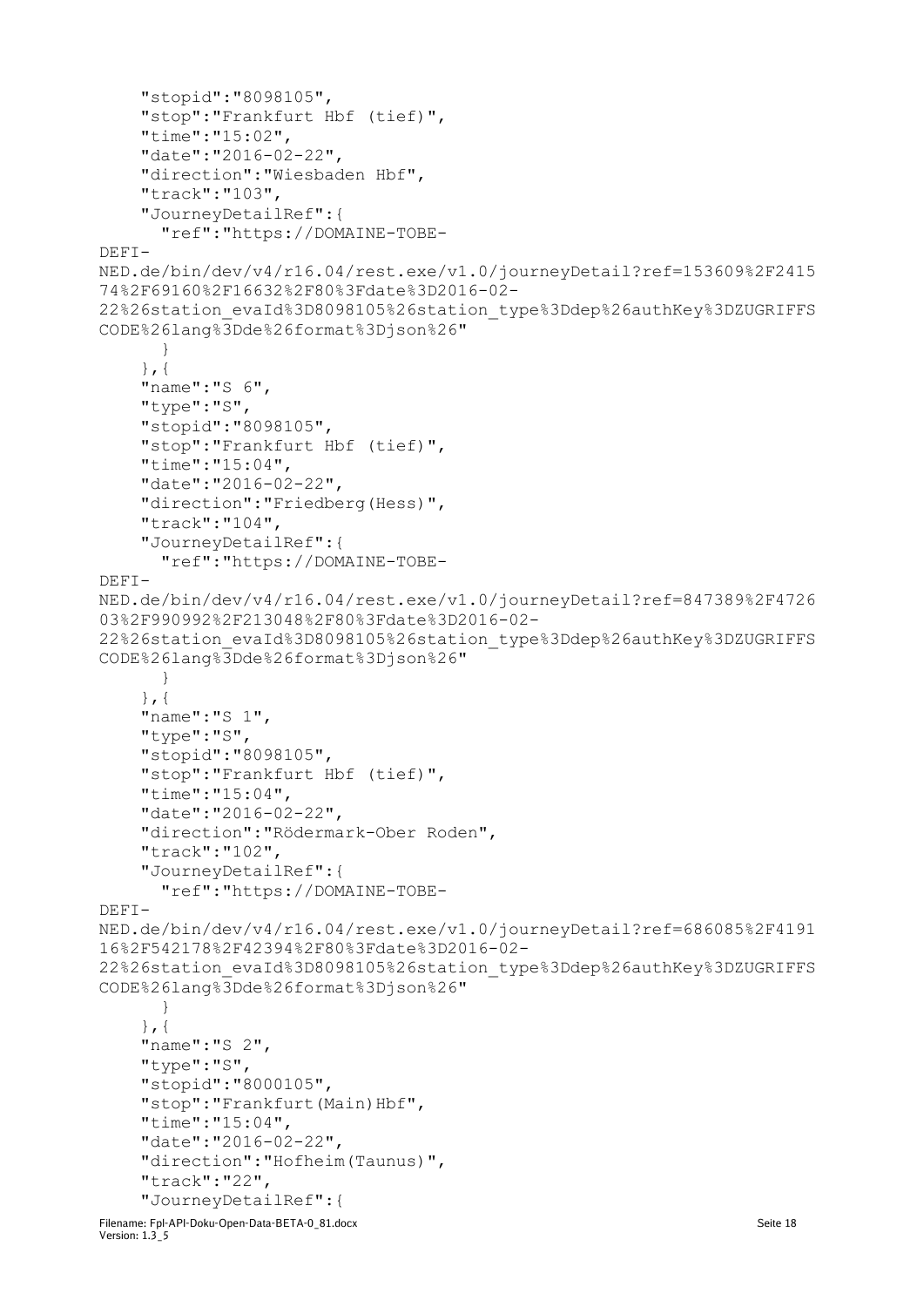```
Filename: Fpl-API-Doku-Open-Data-BETA-0_81.docx Seite 19
Version: 1.3_5
       "ref":"https://DOMAINE-TOBE-
DEFI-
NED.de/bin/dev/v4/r16.04/rest.exe/v1.0/journeyDetail?ref=163092%2F2447
95%2F361412%2F126342%2F80%3Fdate%3D2016-02-
22%26station_evaId%3D8000105%26station_type%3Ddep%26authKey%3DZUGRIFFS
CODE%26lang%3Dde%26format%3Djson%26"
      }
     },{
     "name":"ICE 577",
     "type":"ICE",
     "stopid":"8000105",
     "stop":"Frankfurt(Main)Hbf",
     "time":"15:05",
     "date":"2016-02-22",
     "direction":"Stuttgart Hbf",
     "track":"6",
     "JourneyDetailRef":{
       "ref":"https://DOMAINE-TOBE-
DEFI-
NED.de/bin/dev/v4/r16.04/rest.exe/v1.0/journeyDetail?ref=953499%2F4965
17%2F127984%2F253841%2F80%3Fdate%3D2016-02-
22%26station_evaId%3D8000105%26station_type%3Ddep%26authKey%3DZUGRIFFS
CODE%26lang%3Dde%26format%3Djson%26"
 }
     }]
   }
}
XML:
<DepartureBoard xsi:noNamespaceSchemaLocation="https://DOMAINE-TOBE-
DEFI-
NED.de/bin/dev/v4/r16.04/rest.exe/v1.0/xsd?name=hafasRestDepartureBoar
d.xsd">
     <Departure name="RE 15306" type="RE" stopid="8000105" 
stop="Frankfurt(Main)Hbf" time="15:01" date="2016-02-22" direc-
tion="Limburg(Lahn)" track="3">
         <JourneyDetailRef ref="https://DOMAINE-TOBE-
DEFI-
NED.de/bin/dev/v4/r16.04/rest.exe/v1.0/journeyDetail?ref=46584%2F20469
2%2F31190%2F67%2F80%3Fdate%3D2016-02-
22%26station_evaId%3D8000105%26station_type%3Ddep%26authKey%3DZUGRIFFS
CODE%26lang%3Dde%26"/>
     </Departure>
     <Departure name="ICE 1631" type="ICE" stopid="8000105" 
stop="Frankfurt(Main)Hbf" time="15:02" date="2016-02-22" direc-
tion="Berlin Gesundbrunnen" track="13">
         <JourneyDetailRef ref="https://DOMAINE-TOBE-
DEFI-
NED.de/bin/dev/v4/r16.04/rest.exe/v1.0/journeyDetail?ref=194082%2F2416
64%2F239690%2F55151%2F80%3Fdate%3D2016-02-
22%26station_evaId%3D8000105%26station_type%3Ddep%26authKey%3DZUGRIFFS
CODE%26lang%3Dde%26"/>
     </Departure>
     <Departure name="S 4" type="S" stopid="8098105" stop="Frankfurt 
Hbf (tief)" time="15:02" date="2016-02-22" direction="Langen(Hess)" 
track="101">
         <JourneyDetailRef ref="https://DOMAINE-TOBE-
DEFI-
```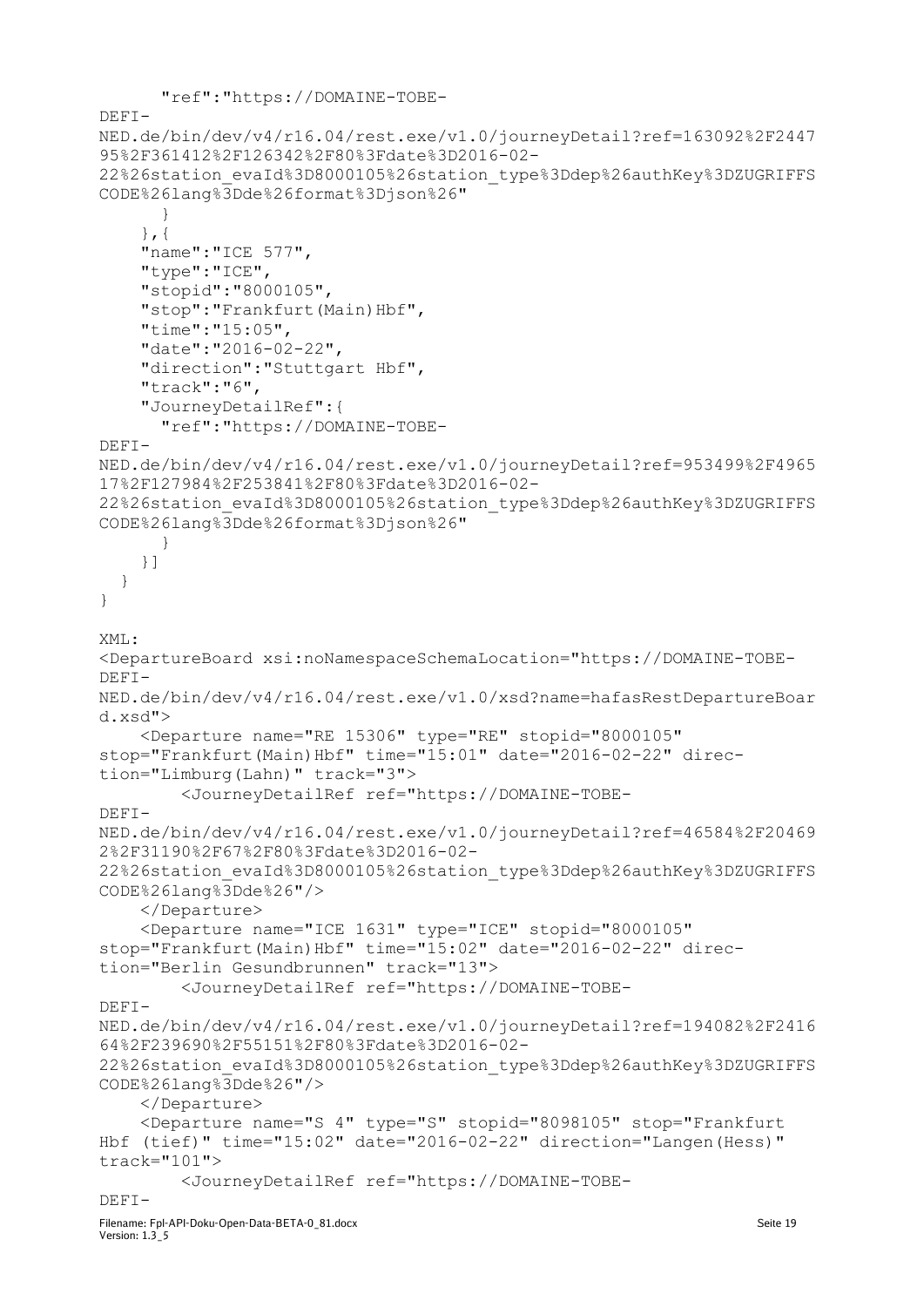NED.de/bin/dev/v4/r16.04/rest.exe/v1.0/journeyDetail?ref=272601%2F2809 14%2F347046%2F82671%2F80%3Fdate%3D2016-02- 22%26station\_evaId%3D8098105%26station\_type%3Ddep%26authKey%3DZUGRIFFS CODE%26lang%3Dde%26"/> </Departure> <Departure name="S 9" type="S" stopid="8098105" stop="Frankfurt Hbf (tief)" time="15:02" date="2016-02-22" direction="Wiesbaden Hbf" track="103"> <JourneyDetailRef ref="https://DOMAINE-TOBE-DEFI-NED.de/bin/dev/v4/r16.04/rest.exe/v1.0/journeyDetail?ref=140445%2F2371 86%2F250478%2F78433%2F80%3Fdate%3D2016-02- 22%26station\_evaId%3D8098105%26station\_type%3Ddep%26authKey%3DZUGRIFFS CODE%26lang%3Dde%26"/> </Departure> <Departure name="S 6" type="S" stopid="8098105" stop="Frankfurt Hbf (tief)" time="15:04" date="2016-02-22" direction="Friedberg(Hess)" track="104"> <JourneyDetailRef ref="https://DOMAINE-TOBE-DEFI-NED.de/bin/dev/v4/r16.04/rest.exe/v1.0/journeyDetail?ref=364896%2F3117 72%2F321266%2F39016%2F80%3Fdate%3D2016-02- 22%26station\_evaId%3D8098105%26station\_type%3Ddep%26authKey%3DZUGRIFFS CODE%26lang%3Dde%26"/> </Departure> <Departure name="S 1" type="S" stopid="8098105" stop="Frankfurt Hbf (tief)" time="15:04" date="2016-02-22" direction="Rödermark-Ober Roden" track="102"> <JourneyDetailRef ref="https://DOMAINE-TOBE-DEFI-NED.de/bin/dev/v4/r16.04/rest.exe/v1.0/journeyDetail?ref=955503%2F5089 22%2F270568%2F183217%2F80%3Fdate%3D2016-02- 22%26station\_evaId%3D8098105%26station\_type%3Ddep%26authKey%3DZUGRIFFS CODE%26lang%3Dde%26"/> </Departure> <Departure name="S 2" type="S" stopid="8000105" stop="Frankfurt(Main)Hbf" time="15:04" date="2016-02-22" direction="Hofheim(Taunus)" track="22"> <JourneyDetailRef ref="https://DOMAINE-TOBE-DEFI-NED.de/bin/dev/v4/r16.04/rest.exe/v1.0/journeyDetail?ref=218745%2F2633 46%2F157844%2F6007%2F80%3Fdate%3D2016-02- 22%26station\_evaId%3D8000105%26station\_type%3Ddep%26authKey%3DZUGRIFFS CODE%26lang%3Dde%26"/> </Departure> <Departure name="ICE 577" type="ICE" stopid="8000105" stop="Frankfurt(Main)Hbf" time="15:05" date="2016-02-22" direction="Stuttgart Hbf" track="6"> <JourneyDetailRef ref="https://DOMAINE-TOBE-DEFI-NED.de/bin/dev/v4/r16.04/rest.exe/v1.0/journeyDetail?ref=20532%2F18552 8%2F190186%2F88249%2F80%3Fdate%3D2016-02- 22%26station\_evaId%3D8000105%26station\_type%3Ddep%26authKey%3DZUGRIFFS CODE%26lang%3Dde%26"/> </Departure> </DepartureBoard>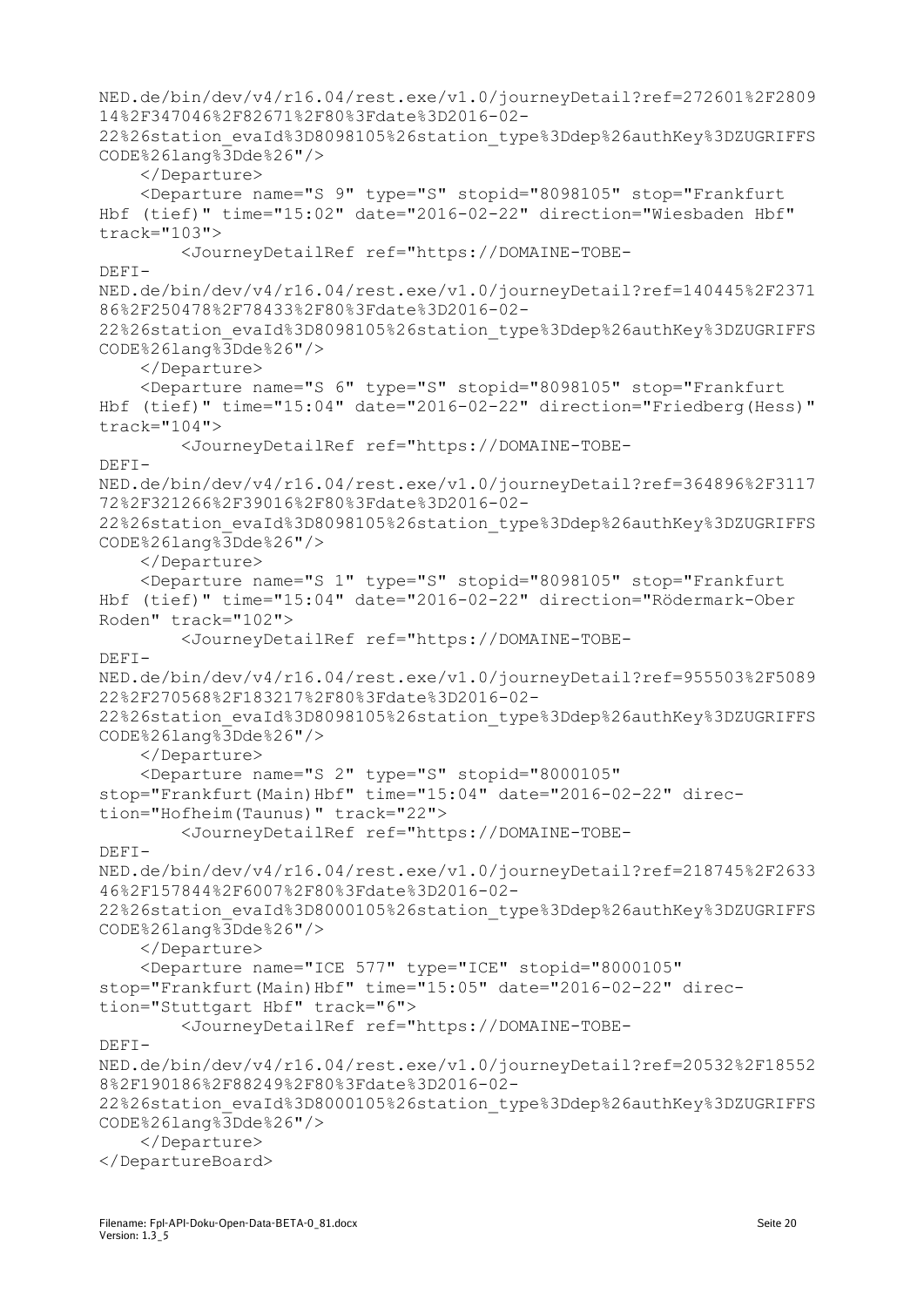# <span id="page-21-0"></span>**8 Appendix C: JourneyDetails.txt**

```
Request:
JSON:
https://DOMAINE-TOBE-
DEFI-
NED.de/bin/dev/v4/r16.04/rest.exe/v1.0/journeyDetail?ref=459927%2F3302
79%2F329704%2F11543%2F80%3Fdate%3D2016-02-
22%26station_evaId%3D8000105%26station_type%3Ddep%26authKey%ZUGRIFFSKE
Y%26lang%3Dde%26format%3Djson%26
XML:
https://DOMAINE-TOBE-
DEFI-
NED.de/bin/dev/v4/r16.04/rest.exe/v1.0/journeyDetail?ref=459927%2F3302
79%2F329704%2F11543%2F80%3Fdate%3D2016-02-
22%26station_evaId%3D8000105%26station_type%3Ddep%26authKey%ZUGRIFFSKE
Y%26lang%3Dde%26
Response:
{
"JourneyDetail":{
   "noNamespaceSchemaLocation":"https://DOMAINE-TOBE-
DEFI-
NED.de/bin/dev/v4/r16.04/rest.exe/v1.0/xsd?name=hafasRestJourneyDetail
.xsd",
   "Stops":{
     "Stop":[{
      "name": "Frankfurt (Main) Hbf",
       "id":"8000105",
       "lon":"8.663785",
       "lat":"50.107149",
       "routeIdx":"0",
       "depTime":"15:02",
       "depDate":"2016-02-22",
       "track":"13"
       },{
       "name":"Erfurt Hbf",
       "id":"8010101",
       "lon":"11.038501",
       "lat":"50.972549",
       "routeIdx":"1",
       "arrTime":"17:10",
       "arrDate":"2016-02-22",
       "depTime":"17:12",
       "depDate":"2016-02-22",
       "track":"10"
       },{
       "name":"Halle(Saale)Hbf",
       "id":"8010159",
       "lon":"11.987088",
       "lat":"51.477509",
       "routeIdx":"2",
       "arrTime":"17:46",
       "arrDate":"2016-02-22",
       "depTime":"17:48",
       "depDate":"2016-02-22",
       "track":"6"
       },{
```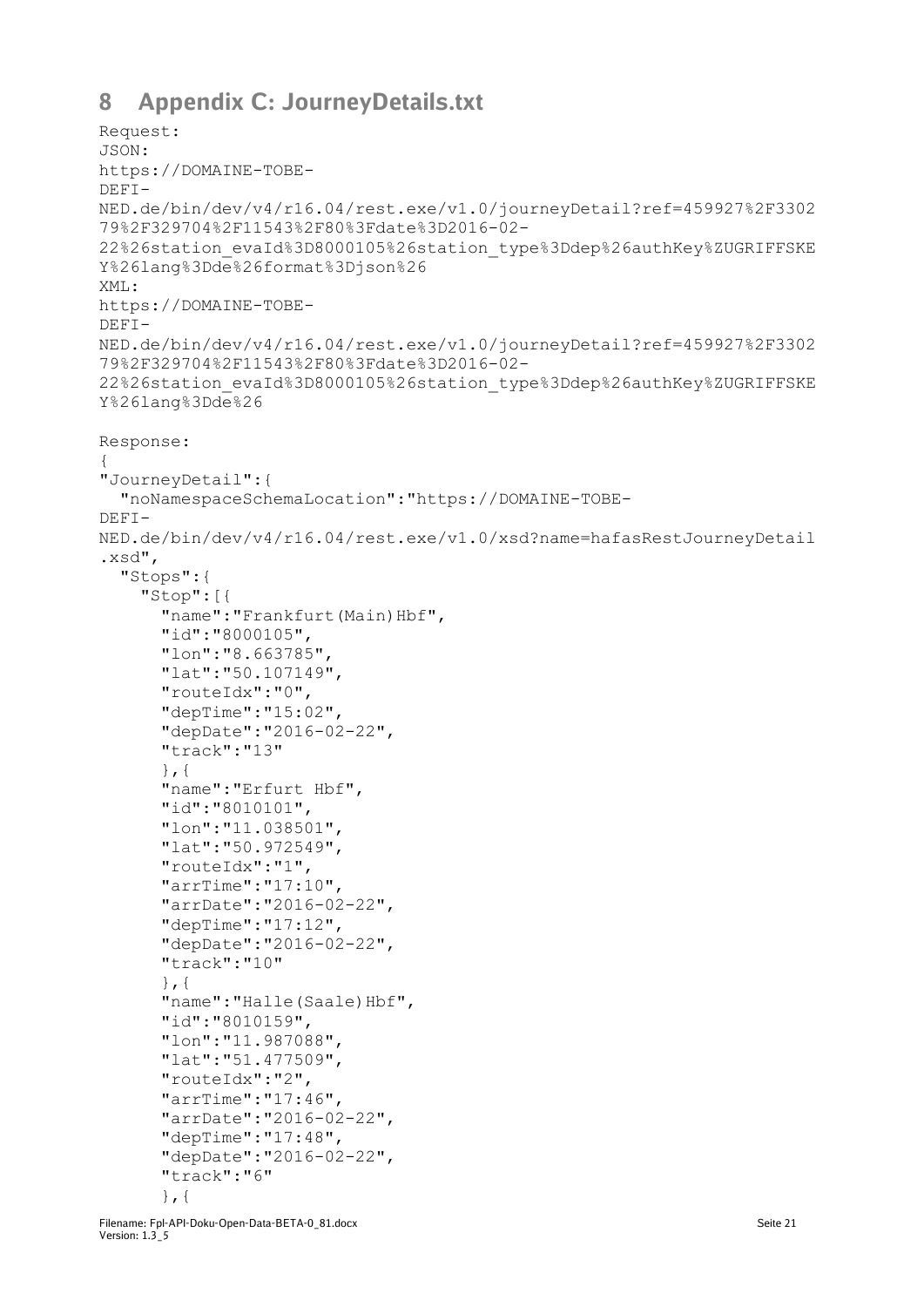```
Filename: Fpl
-API
-Doku
-Open
-Data
-BETA
-0_81.docx Seite 22
Version: 1.3_5
       "name":"Berlin Südkreuz",
       "id":"8011113",
       "lon":"13.365314",
       "lat":"52.475042",
       "routeIdx":"3",
       "arrTime":"18:54",
 "arrDate":"2016
-02
-22",
       "depTime":"18:56",
 "depDate":"2016
-02
-22",
       "track":"8"
       },{
       "name":"Berlin Hbf (tief)",
       "id":"8098160",
       "lon":"13.369548",
       "lat":"52.525589",
       "routeIdx":"4",
       "arrTime":"19:01",
 "arrDate":"2016
-02
-22",
       "depTime":"19:04",
 "depDate":"2016
-02
-22",
       "track":"6"
       },{
       "name":"Berlin Gesundbrunnen",
       "id":"8011102",
       "lon":"13.388515",
       "lat":"52.548961",
       "routeIdx":"5",
       "arrTime":"19:09",
 "arrDate":"2016
-02
-22",
       "track":"9"
       }]
     },
   "Names":{
     "Name":{
       "name":"ICE 1631",
      "routeIdxFrom":"0",
       "routeIdxTo":"5"
      }
     },
   "Types":{
     "Type":{
       "type":"ICE",
       "routeIdxFrom":"0",
       "routeIdxTo":"5"
      }
     },
   "Operators":{
     "Operator":{
       "name":"DPN",
       "routeIdxFrom":"0",
       "routeIdxTo":"5"
      }
     },
   "Notes":{
     "Note":{
       "key":"BR",
       "priority":"450",
       "routeIdxFrom":"0",
```